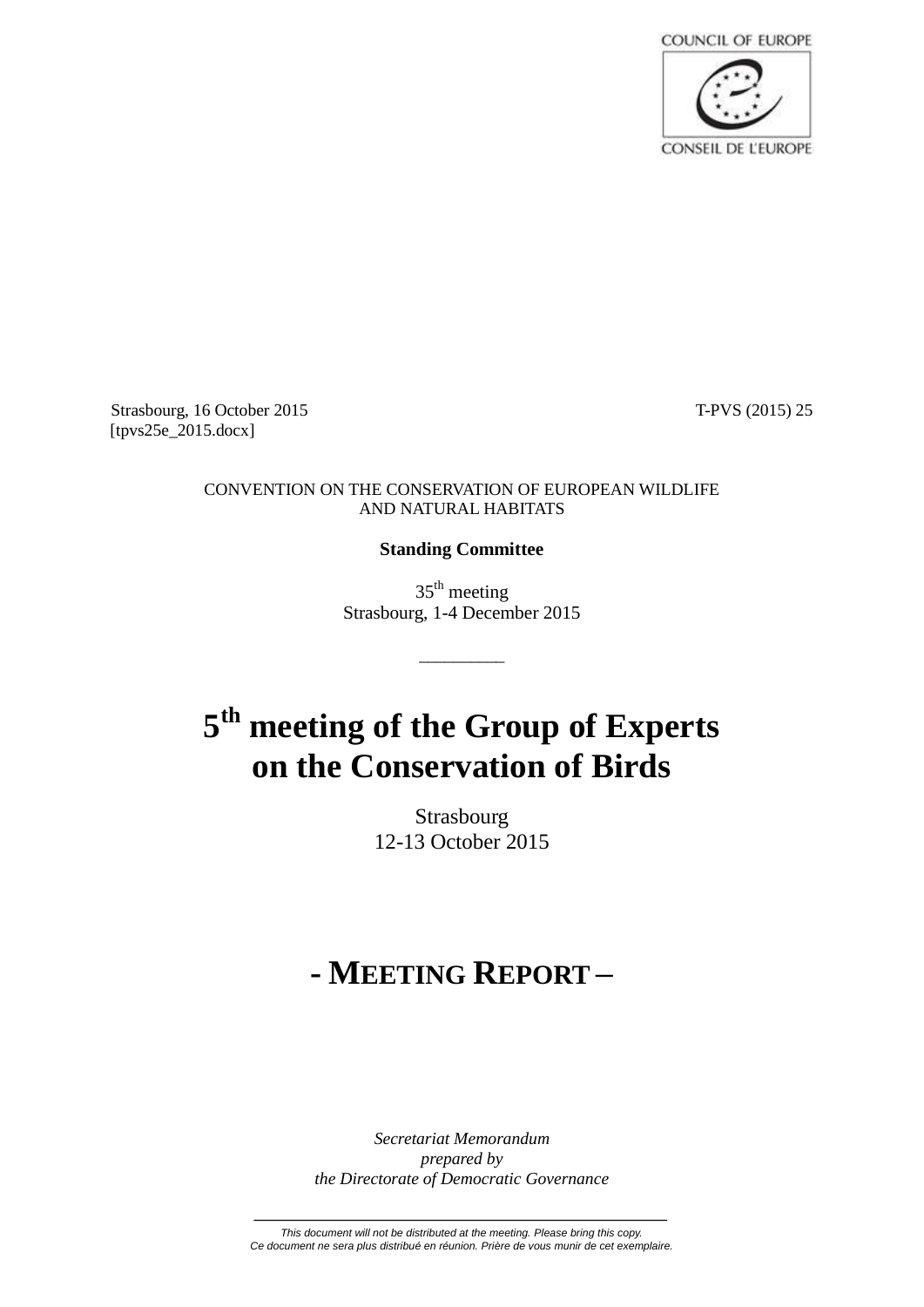T-PVS (2015) 25  $-2$  -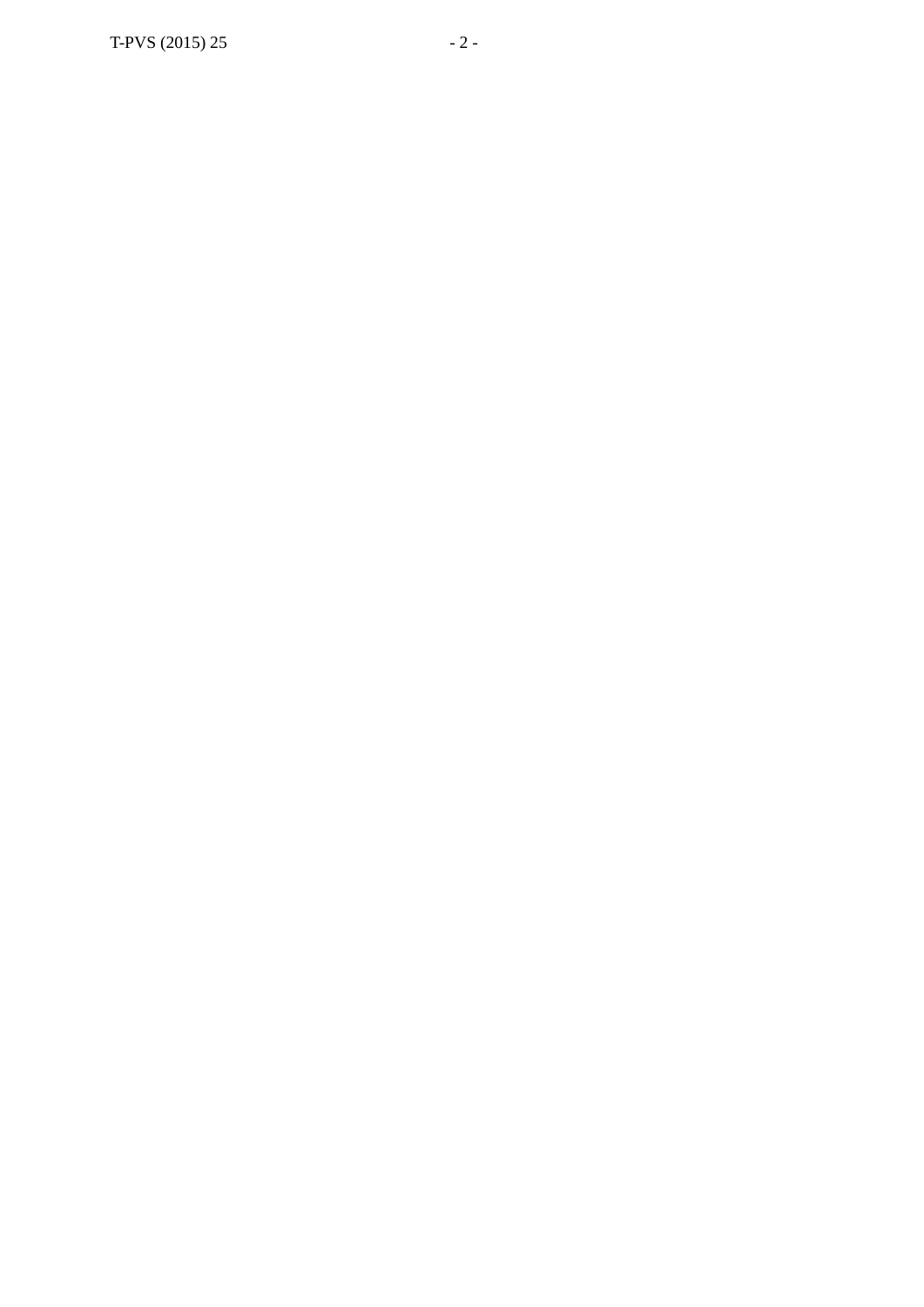The Group of Experts on the conservation of birds met in Strasbourg, at the Council of Europe, on 12-13 October 2015.

The Standing Committee is invited to:

- $\triangleright$  Take note of the report and decisions of the meeting of the Special Focal Points for illegal killing of birds (Madrid, February 2015), as supported by the present Group of Experts;
- $\triangleright$  Take note of the report of the 5<sup>th</sup> meeting of the Group of Experts on the Conservation of Birds;
- Convene, in 2016, an ad hoc Working Group made up of a restricted pool of experts on the osprey, in order to improve and complete the second draft Action Plan in view of the submission of a final draft to the  $36<sup>th</sup>$  Standing Committee meeting; encourage contracting parties to volunteer for participating in this work;
- $\triangleright$  Invite the authorities of the countries with pending complaints on stand-by to continue the fruitful cooperation with the Bureau in view of finding appropriate solutions;
- $\triangleright$  Take note of the strong worries of the Group of Experts in relation to the situation of migratory birds in the Northern-East coast of Bulgaria and invite the authorities to carry out a comprehensive, independent and quality assessment of the impact of windfarms' developments on both breeding and migratory bird species;
- Invite the authorities of Iceland to facilitate the organisation of a joint AEWA / Bern Convention mission to the country in relation with the afforestation policy, during the first semester of 2016;
- Endorse the Methodology document on the identification of black-spots of illegal killing of birds, and encourage Parties to bring it to the attention of both the practitioners and the representatives that will be appointed to participate in the CMS Mediterranean Task Force for illegal killing of birds;
- Examine and, if appropriate, adopt the draft Recommendation on the gravity factors and sentencing principles for the evaluation of offences against birds, and in particular the illegal killing, trapping and trade of wild bird.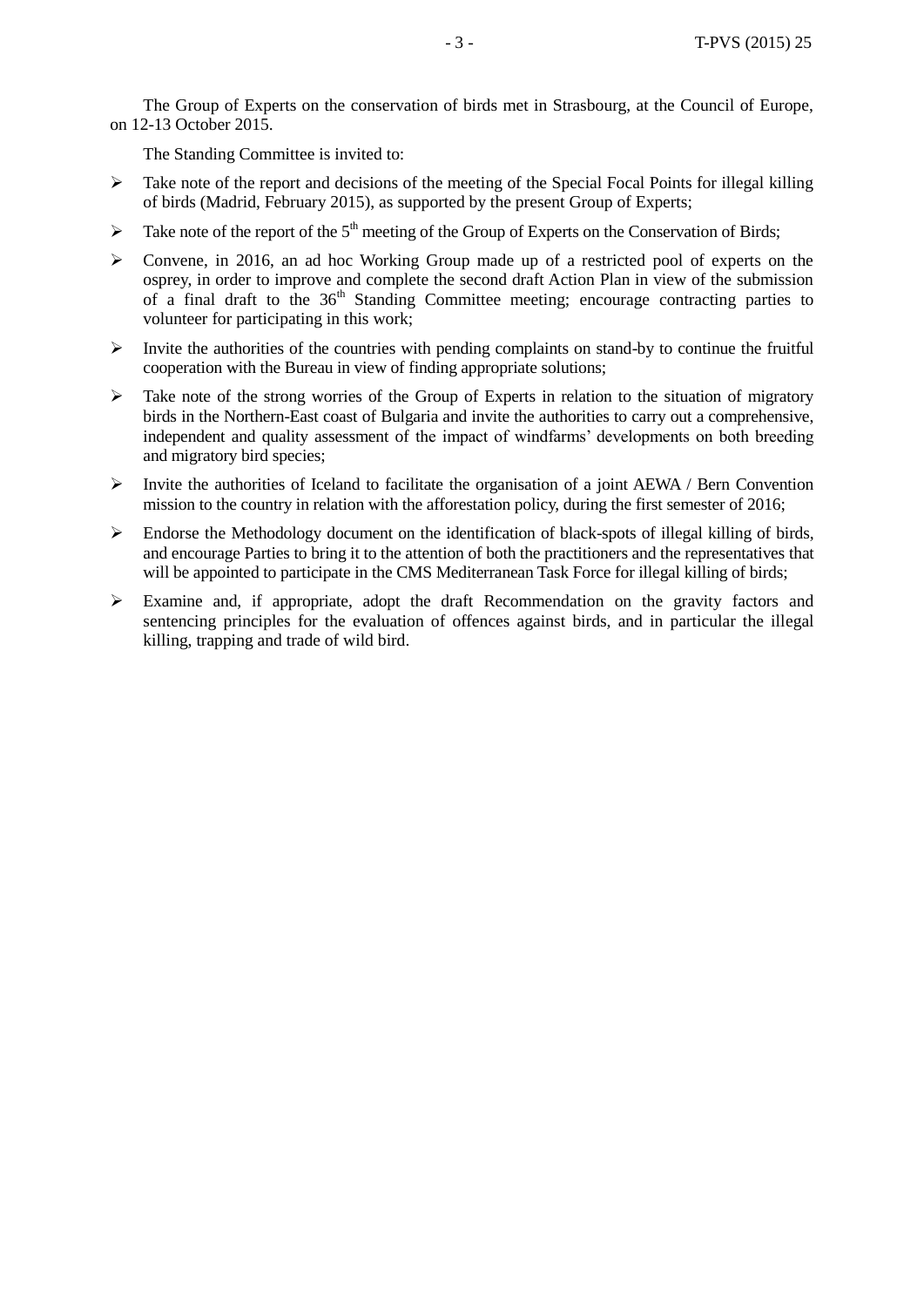# **1. OPENING OF THE MEETING**

The Chair of the Group of Experts on the Conservation of Birds, Mr Rastislav Rybanič, opened the meeting by welcoming the participants and thanking the speakers for their contribution to the discussions. He further informed that, due to the strict deadlines set for the translation and publication of documents before the forthcoming Standing Committee meeting, the report of this meeting would be a short summary of the main discussions and decisions.

He then introduced the agenda, highlighting a couple of changes due to unforeseen circumstances which obliged one of the speakers to cancel his participation.

### **2. ADOPTION OF THE AGENDA**

The Chair invited the participants to consider the draft agenda which was adopted with minor amendments.

#### **3. INTRODUCTION TO THE MEETING**

Ms Ivana d'Alessandro gave a short overview of the work carried out by the Group of Experts during the past two years, and emphasised on the agenda items for which the Group is requested to take follow-up decisions. These items were mainly related to possible tools for the conservation of the osprey (*Pandion haliaetus*), ways and means to improve the enforcement of the legal aspects related to illegal killing of birds, and a number of pending complaints related to bird species, that had been forwarded to the Group by the Bureau of the Standing Committee. For each of these topics she clarified the expected outcomes.

Finally, Ms d'Alessandro emphasised on the contribution of other partner organisations to the work of the Convention on the conservation of birds, as well as on the relevance of the presentations related to the current challenges and available tools for the future work of the Group.

#### **4. UPDATES ON ACTIVITIES AND PRIORITIES RELATED TO THE CONSERVATION OF BIRDS IN OTHER FORA**

The representative of the AEWA, Mr Sergey Dereliev, gave a detailed presentation on the work carried out under the Agreement, focusing on the issues on the agenda of three forthcoming meetings. These include progress on species action and management plans, international reviews, waterbird monitoring, and the preparation of guidelines on topics such as – among others - renewable energy technologies and migratory species, and sustainable harvest of migratory waterbirds.

The representative of BirdLife International, Mr Willem Van den Bossche, presented the main activities currently implemented by his organisation, stressing that some of them would be the object of more detailed presentations over the two-day meeting of the Group of Experts. Among the highlights, he described the work done for the implementation and prioritisation of the Species Action Plans, the support provided to the European Union in the frame of the Fitness check for the Birds Directive, and the results of the projects implemented in some EU countries for the identification of Marine Important Bird Areas.

The representative of Euronatur, Dr Stefan Ferger, presented the most important projects carried out by Euronatur for the conservation of migratory birds along the Adriatic Flyway. Work started in 2006 with a view to promote the establishment of hunting ban areas, improving hunting laws, decreasing illegal killing, and empower civil society in Balkan countries. The main activities include monitoring, stakeholder workshops, communication and capacity building.

The delegate of the European Union, Ms Marita Arvela, gave an overview of the most recent EU initiatives for the conservation of birds. These cover a wide range of activities, going from studies, guidelines and reviews, to monitoring of effectiveness of EU policies and their implementation. Ms Arvela also emphasised on the recent endeavors towards addressing wildlife trafficking, among which illegal killing of birds.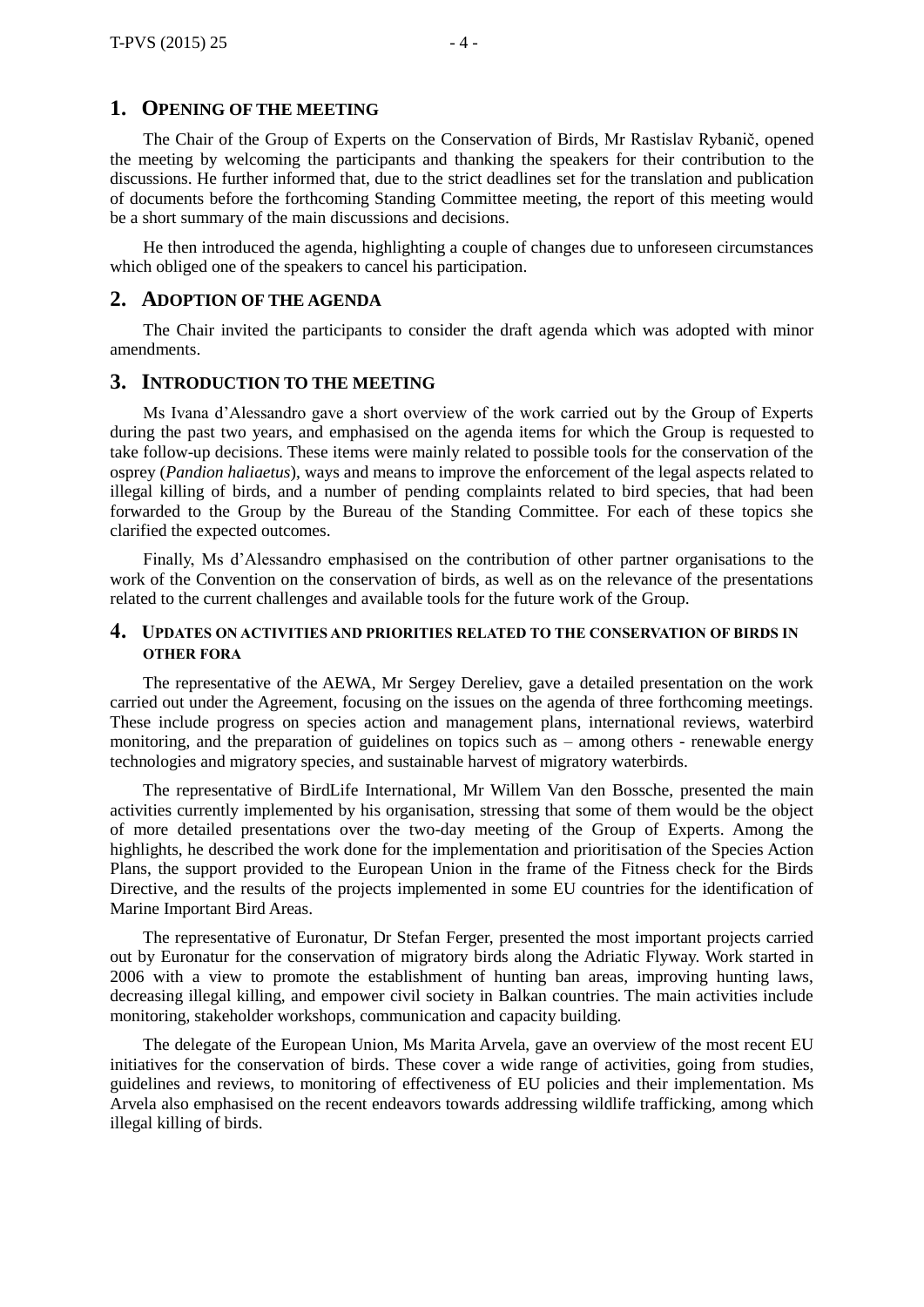The discussions which followed this set of presentations focused on the utility of prioritising populations for targeted action and management planning; the rising potential conflicts between renewable energy technologies and birds, particularly migratory species; the importance of building trust and long-term cooperation between the authorities and the stakeholders in order to improve conservation of birds at the local level.

# **5. UPDATE ON THE STATUS OF SPECIES AND POSSIBLE FOLLOW-UP: SECOND DRAFT ACTION PLAN FOR THE RECOVERY AND REINTRODUCTION OF THE OSPREY**

The Secretariat recalled that the decision of working on the preparation of a dedicated Action Plan for the recovery and reintroduction of the osprey was taken by the Standing Committee at its 33<sup>rd</sup> meeting (December 2013) following the conclusions of an international workshop organised in France to address the problematic of the recovery of the species. On that occasion, the Committee highlighted that the species had disappear from at least 15 European countries, and emphasised on the fact that the osprey is an important flagship species in nature conservation. Last year the Committee assessed a first draft Action Plan and requested that the final draft identifies specific actions to be implemented at both regional (transfrontier) and national level.

A second draft has been prepared ahead of the meeting of the Group of Experts by Mr Roy Dennis this year. The Secretariat invited the participants to have a discussion on the opportunity of presenting it to the Standing Committee.

The representative of BirdLife International asked the floor for putting forward some suggestions for ameliorating the present draft. In his views, although the document has substantially improved compared to the previous version, it still lacks clear reference to actions. These actions should be classified according to the results expected on the short, medium and long terms. Moreover, the final draft should put more emphasis on the threats, including habitat degradation and anthropogenic factors, and suggest remedy actions. Finally, the draft Action Plan should be put in conformity with international standards for species action plans.

Several Parties stressed the links between successful conservation actions and habitat management, including forests and wetlands or even fishponds. Some other Parties regretted the lack of a dedicated chapter on forest management. Moreover, the issue of the osprey's natural spread has been taken into account only partly. Regarding the threats, participants considered that mortality factors like collision, electrocution and illegal killing should make the object of deeper considerations.

With regards to the proposed actions, representative of Malta noted that the proposed action "Enforce protection status of migratory ospreys by enhanced wildlife crime prevention" should not apply exclusively to Malta, where incidents of illegal targeting of ospreys are relatively rare, but to all Parties in the wider region.

Other participants said that the section related to the aims and goals of the Action Plan should be worked out more thoroughly, and be based on sound and uncontroverted scientific data. Besides, an overall analysis of the threats, including the scientific analysis of the reasons why in some area the populations have not recovered as expected, would help prioritising the areas to be targeted, and probably increase the success rates. Information on target areas should also be included in the final draft.

Regarding reintroduction, while some Parties stressed that this is a very important issue, other emphasised on its controversial nature and suggested that this conservation tool should not be imposed. Some countries will not be in a position to carry out any reintroductions; some other would appreciate that the Action Plan provides more thorough information and analysis of the areas where reintroductions have been successful.

In conclusion, the Group agreed that it was premature to submit the present draft Action Plan to the forthcoming Standing Committee meeting. Instead, the Group will request to the Standing Committee to set-up a restricted pool of experts that will gather next year in a working group to improve further the present draft. One of the experts delegated by Switzerland and the NGOs BirdLife International and *Nos Oiseaux* expressed the wish to be part of this working group. Other Parties and Observers will have the opportunity to express their interest at next Standing Committee meeting.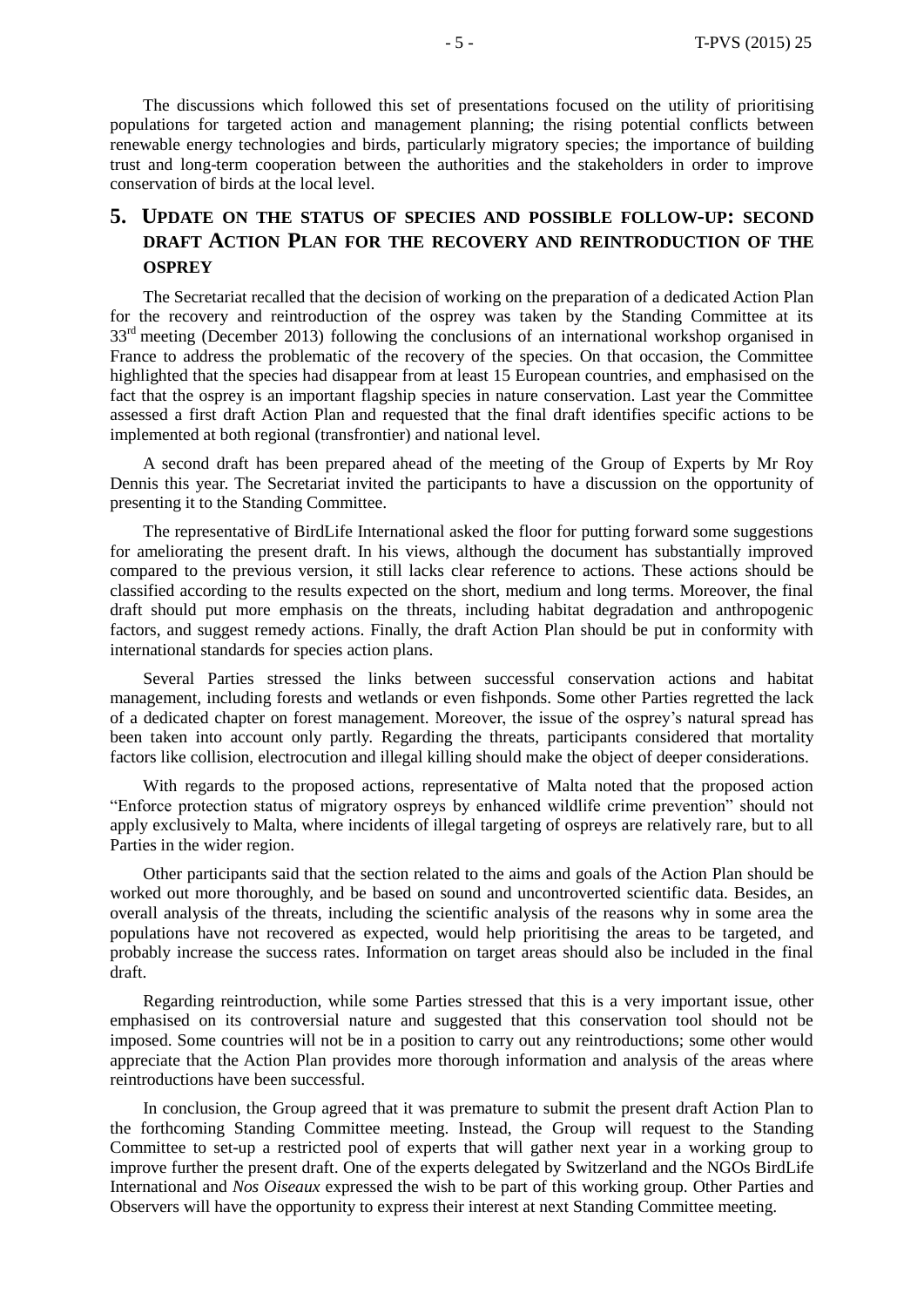# **6. CURRENT CHALLENGES AND AVAILABLE TOOLS**

The representative of the FACE, Mr Cy Griffin, gave a presentation on the most recent developments in adaptive harvest management in Europe. This work is carried out through the Waterbird Harvest Specialist Group of Wetlands International, which includes members of the hunting associations, conservation NGOs, scientists and researchers. The aims of the Specialist Group is to promote at local level a conservation process which takes into account both wildlife management and recreational needs. Monitoring and risk assessment are implemented to ensure the adaptability of the harvest management process. Mr Griffin presented the working methods employed, including the governance structure, the mechanisms for ensuring the sustainability of the process, and the main results so far obtained.

The discussion which followed the presentation focused on the quality of data related to hunting harvesting and populations and the need to improve the methodology about collecting such kind of data. The representative of the FACE encouraged the hunters to participate in data collection, and invited other stakeholders to put trust in the cooperation with the hunting community.

Dr Christina Ieronymidou, from BirdLife International, presented the recently released European Red List of Birds, prepared after three years of studies and assessments of 530 wild bird species occurring naturally in Europe. This work has been carried out through a project implemented by BirdLife International with funding from the European Commission. The Red list includes factsheets summarising the geographic distribution, population size and trend, habitat and ecology, major threats, conservation measures and regional (European continent) Red List status of each of the species assessed. Dr Ieronymidou further presented the headline results of the European Red List of birds, showing both the improvements and the deteriorations occurring between 2004 and 2015. The Red List provides further information on the factors that threaten European birds, and can be helpful for the prioritisation of species to be targeted by species action plans.

The participants asked questions about the impact that the European Red List would have at global level and the presenter explained how this will actually change the status of some birds in the global IUCN Red list.

Mr Gabriel Gargallo, Co-ordinator, presented the Euro Bird Portal (EBP) an online tool for data sharing. This is a project of the European Bird Census Council (EBCC) developed through a partnership that currently comprises 29 institutions from 21 different European countries. The EBP is a European data repository based on aggregated data from online bird recording portals from across Europe. It collects and improves the value of data provided by volunteers through local online data collection platforms. Mr Gargallo explained how the system works and showed the models and maps generated through the tool. He also detailed the advantages of such a technology and listed the potential drawbacks, explaining how these can be reduced. He insisted on the fact that data collected through the EBP shall not have vocation to replace standard traditional monitoring but rather to facilitate and complete it.

The discussion which followed focused on the need to carry out modelling for improving the quality of raw data; the handling of possible mistakes in the identification of species by nonprofessional observers; the mechanisms in place for the verification of data; the coordination between all the networks which feed the EBP with their own data; and the complementarity between the online system and standard monitoring.

# **7. ILLEGAL KILLING OF BIRDS: PROGRESS TOWARDS THE IMPLEMENTATION OF THE TUNIS ACTION PLAN 2020 AND DRAFT RECOMMENDATION**

# **Outcomes of the 2nd meeting of the Special Focal Points for Illegal Killing of Birds**

The Secretariat presented the outcomes of the  $2<sup>nd</sup>$  meeting of the Special Focal Points (SFP) for Illegal killing of birds, which took place in February 2015 in Madrid, Spain. Ms d'Alessandro presented the conclusions of the monitoring of progress carried out by the SFP, detailing the steady progress on some issues, and identifying some remaining challenges. She further explained that the SFP have finalised two major documents: the analysis of gravity factors to be used on a preliminary basis by investigators, prosecutors, and also the judiciary, in order to evaluate wildlife crime in a similar way across all Parties' jurisdictions; and the sentencing principles, i.e. a set of basic standards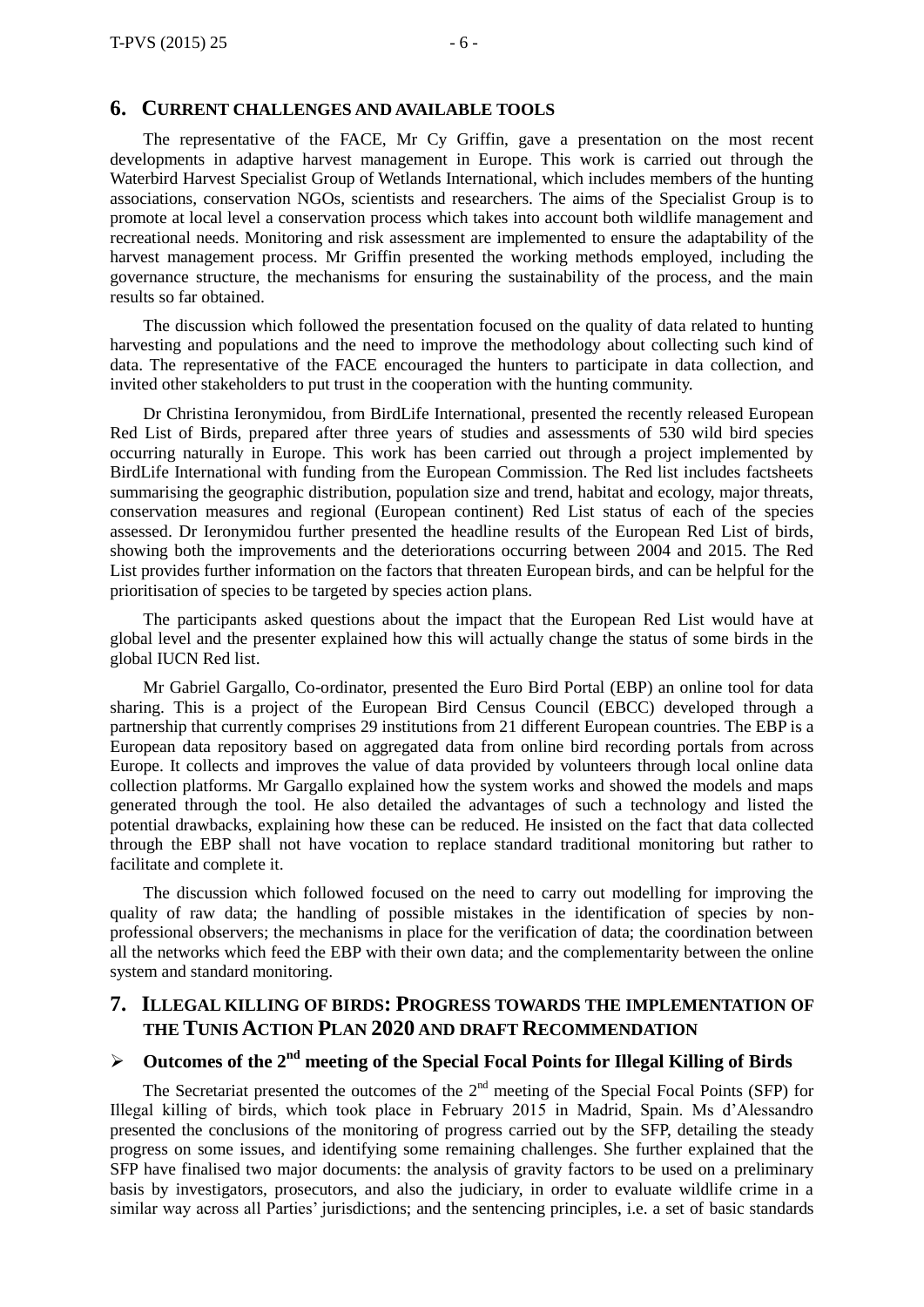able to fit across different ranges of jurisdictions, that should help judges in the evaluation of the offence for sentencing purposes. Both documents are the basis of the draft Recommendations that the Group of Experts was requested to analyse in view of its possible submission to the Standing Committee.

### **Update on the setting-up of the Pan-Mediterranean Task Force for illegal killing of birds**

In the absence of Mr Fernando Spina, Chair of the CMS Scientific Council, the Secretariat gave a short update on the progress towards the setting-up of the Pan-Mediterranean Task Force for illegal killing of birds, to be established by the CMS as a contribution to the Tunis Action Plan 2020.

The Secretariat informed about the results of the meetings of an informal contact group<sup>1</sup> on the Task Force, which identified the main tasks that should be included in its mandate, and agreed on some Terms of Reference for the position of Co-ordinator of the Task Force. The latter will be financed for the next three years by the European Commission. The position will be advertised soon by the CMS through the UN recruitment platform.

The Secretariat further informed that the dates of the forthcoming meeting of the Special Focal Points for Illegal killing of birds (19-20 April 2016) have been communicated to the CMS with a view of trying to convene the first meeting of the Task Force back-to-back.

#### **Presentation of the conclusions of the BirdLife review of illegal killing and taking of birds in the Mediterranean**

Ms Anne-Laure Brochet, from BirdLife International, presented the draft conclusions of the BirdLife review of illegal killing and taking of birds in the Mediterranean. Ms Brochet presented the background of the review, detailing the countries which were assessed and the methodology employed. The review included an assessment of national legislation, the identification of the scale, scope and impact of illegal killing of birds, and the analysis of existing data, which were used to produce estimates. The preliminary results were presented end of August at the Bird fair 2015 (United Kingdom). However, these are now being reviewed for more accuracy. Before concluding Ms Brochet asked for the co-operation of all Parties for the improvement of the report, particularly regarding data checks and further collection.

The presentation of the study awaked some criticism, particularly by some parties that considered the figures and data used for the estimates as not reliable. Some countries stressed that the report considers illegal some of the actions implemented by States within legal derogations regimes. A discussion on the sustainability of the killings, whether they are legal or illegal, followed without the reaching of common views on the matter.

What seemed important was to find an agreement on the definition of illegal actions, and to limit this kind of researches to the illegal offences.

Ms Brochet explained that the report is being reviewed in light of the comments received by some countries and ensured that the derogations will not be considered for the figures to be presented in the final version.

# **Proposals for informing the process for the imposition of sanctions in wildlife crime cases and Analysis of gravity factors to be used to evaluate offences and draft list of standardised/harmonised gravity factors**

Mr Nicholas Crampton, consultant, gave a detailed presentation of the work carried out for the preparation of a commonly agreed list of gravity factors and of sentencing principles. He recalled the Tunis Action Plan 2020 as the reference framework for this work, and detailed the changes and amendments done during and after the  $2<sup>nd</sup>$  Meeting of the Special Focal Points to reflect the comments of Parties. More specifically regarding the gravity factors, Mr Crampton explained the added value of

 $\overline{a}$ 

 $1$  Composed of representatives of the CMS, the AEWA, the raptors MoU, the Bern Convention, the European Union, BirdLife International and the FACE.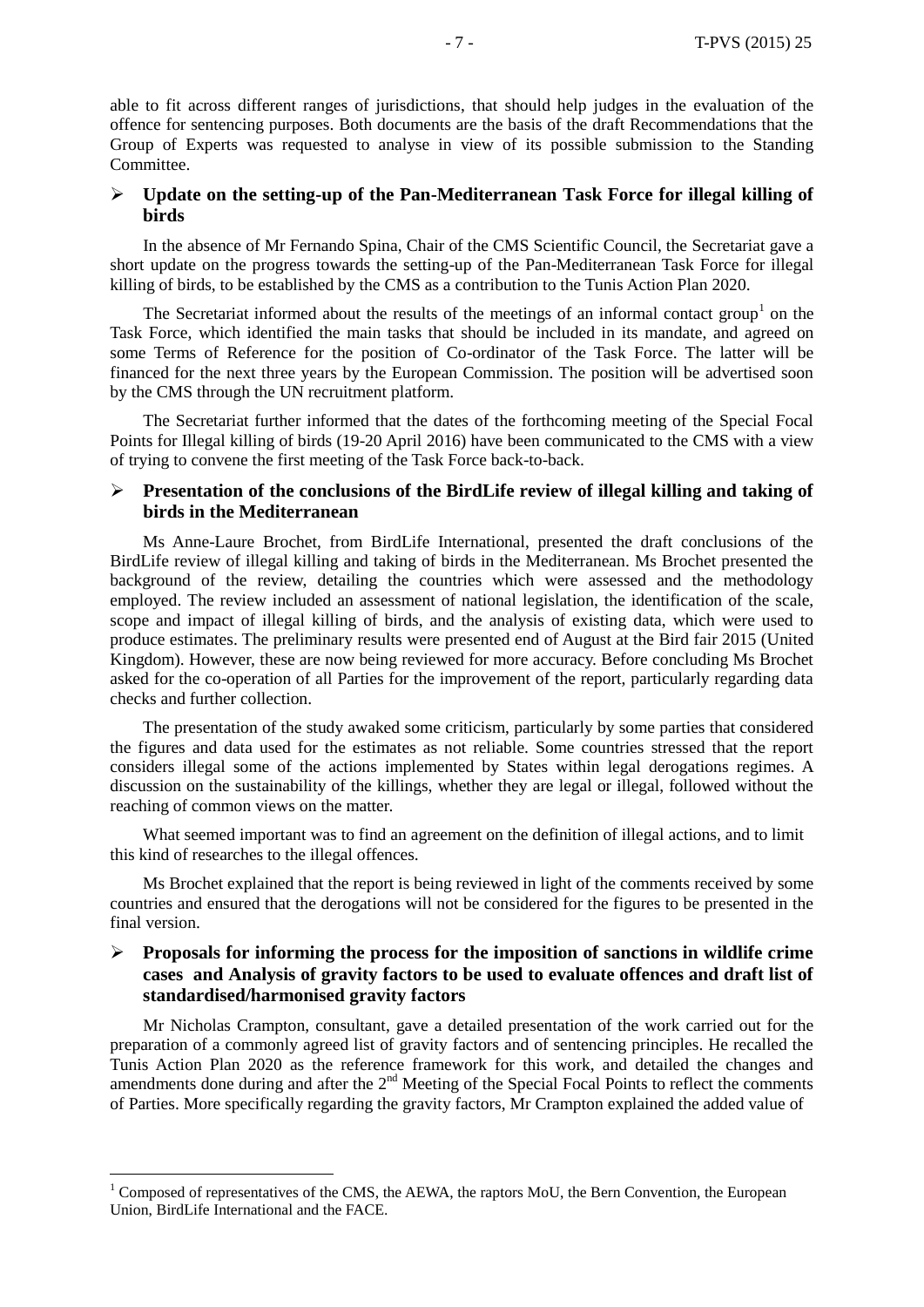On the sentencing principles, he focussed on the role of judiciaries and explained how the proposed principles would fit and compose with the principle of judicial independence. Besides, Mr Crampton submitted the produced draft documents to a couple of international judges for their opinion and collected their satisfied agreement. He concluded by highlighting that both documents are a pioneer experience in the legal field.

Parties would of course retain total flexibility over the choice of type of sanction used.

During the discussions which followed the presentation, parties expressed their full satisfaction towards the documents prepared and praised the consultant for the high quality of his work.

The delegate of Hungary informed that the Chief prosecutor office and the Supreme Court of his country have been contacted on the possibility of organising trainings for prosecutors and the judiciary. The idea was welcome, although it was noticed that there are only few precedents in Hungary regarding convictions for wildlife crime that could be taken as reference for further prosecutions. Moreover, the Chief prosecutor stressed that the range of sanctions to be applied will in any case be proportionate to the sanctions imposed for other crimes.

Mr Crampton advised Hungary to take, as examples to be used in the training, those countries where the number of convictions for wildlife crimes is higher, for instance Cyprus, Malta, the United Kingdom or Spain.

The delegate of Malta expressed his country's full support to both the background documents and the draft Recommendation, and informed that for a number of months his authorities have informally applied the sentencing principles, while they have already transposed into national law eight out of eleven gravity factors.

The delegate of the European Union conveyed the appreciation of the European Commission for the work of the consultant and emphasised on the uniqueness of this exercise so far in Europe.

The delegates of Switzerland and of the Netherlands also welcomed the steps towards a more harmonised approach to sentencing and prosecution.

On the joint proposal of Switzerland and Hungary, the gravity factor number 2 was then slightly amended to reflect the concerns related to the role that the individual victim of the offence would have played at the level of the population, and thus the higher gravity of the actual or potential impact of its death.

# **Draft Recommendation on the gravity factors and sentencing principles for the evaluation of offences against birds, and in particular the illegal killing, trapping and trade of wild birds**

The Secretariat presented the draft Recommendation based on the documents discussed under the previous agenda item. The amendments proposed for the list of Gravity factors were reflected in Appendix I to the draft Recommendation. Moreover, a discussion on the need to apply derogations/exceptions in conformity with international standards led to a slight amendment in order to reflect the concerns expressed. The Group agreed to submit the draft Recommendation as amended to the Standing Committee for possible adoption.

#### **2nd draft Methodology document to identify black-spots of illegal killing of birds**

Mr Willem Van den Bossche presented the  $2<sup>nd</sup>$  draft Methodology document to identify blackspots of illegal killing of birds, stressing that this work was requested by the Special Focal Points as a way for prioritising action in key geographic areas, thus also improving cost-efficiency. A first draft had been circulated last year, and the  $2<sup>nd</sup>$  and final draft was discussed by the Special Focal Points at their second meeting in February 2015. Since then, none of the Parties has presented additional comments or proposals for amendments. Mr Van den Bossche emphasised on the relevance of the methodology document also in light of the results of the BirdLife review on illegal killing of birds.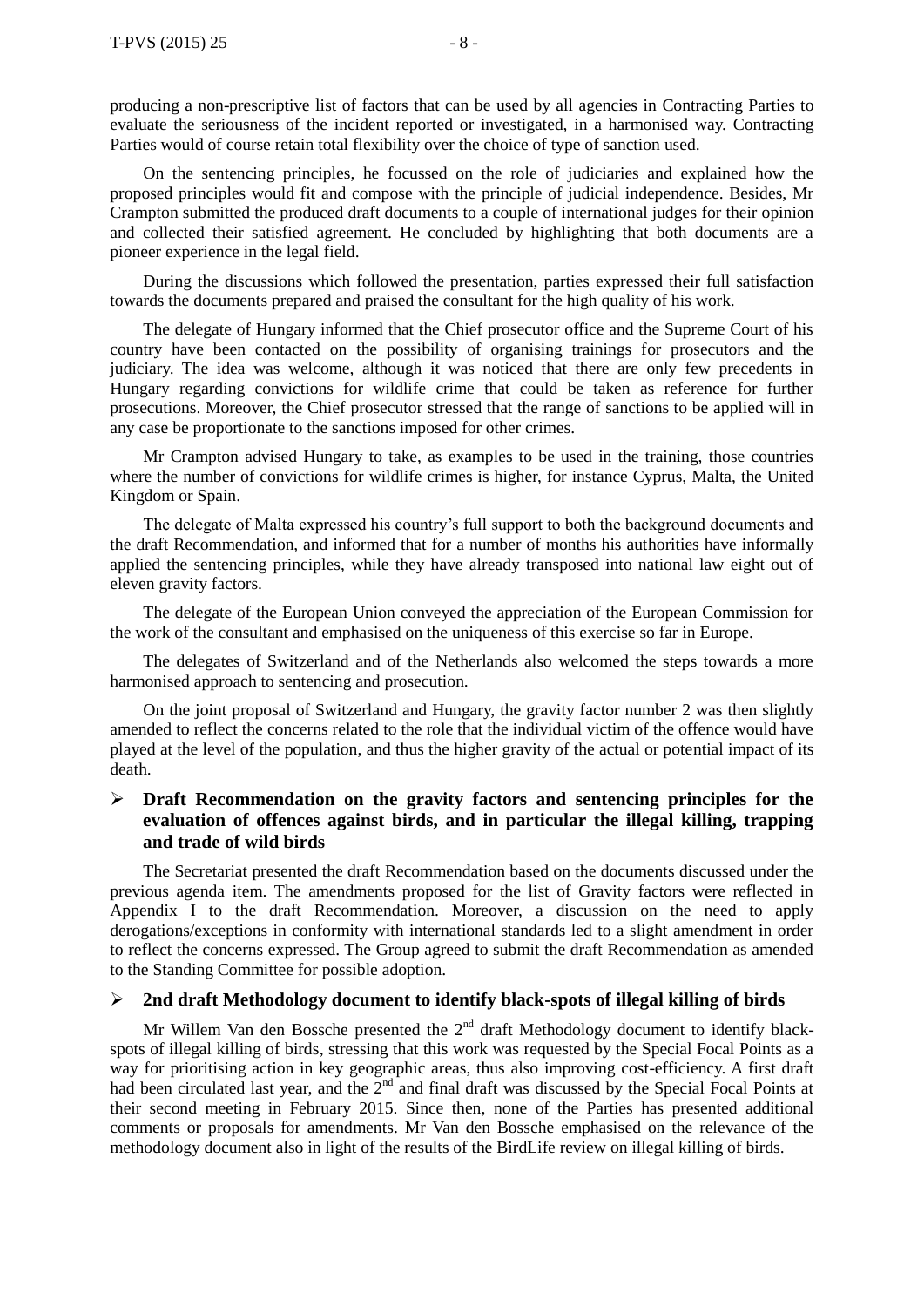The participants agreed to present the Methodology document to the Standing Committee for information, together with the request of encouraging Parties to bring it to the attention of both the practitioners and the representatives appointed to participate in the CMS Mediterranean Task Force for illegal killing of birds.

#### **8. FOLLOW-UP OF COMPLAINTS CONCERNING BIRD CONSERVATION IN EUROPE**

The Secretariat recalled that all the Parties and complainants concerned by this agenda item had submitted written updates about their respective files.

#### **2004/2: Bulgaria: Wind farms in Balchik and Kaliakra –Via Pontica**

*[T-PVS/Files (2015) 22 – Government report] [T-PVS/Files (2015) 35 - Report of the NGO] [T-PVS/Files (2015) 28 –EU report]*

The delegate of Bulgaria summarised the national report on the follow-up of this complaint, emphasising on the recent improvements of national legislation – including regarding mandatory EIA, the adoption of a strategic approach towards wind-energy developments, and the setting-up of a ban on the construction of wind power generators in 26 Natura 2000 sites.

He further recognised that targeted monitoring of the impact of wind turbines has not been made, so as the relocation of the most dangerous wind farms in the country. The delegate made further reference to the case pending before the European Court of Justice, informing that the formal Opinion of the Advocate General supports in full the claims of the European Commission against Bulgaria. However, the Court has not yet delivered its judgment.

He stressed that the authorities will react on this case after the court decision.

Finally, the delegate of Bulgaria recognised that the country has not replied to the request of the Standing Committee to prepare an Action Plan for the implementation of the relevant Recommendation, but stressed that many of the measures recommended have been implemented in the past years.

The representative of the complainant, BirdLife Bulgaria, gave a deep overview of the case pending since 2004, presenting the situation of each wind farm complex in North Eastern sea-coast of Bulgaria, with particular focus on the status of wind farms in Kaliakra. She acknowledged the steps undertaken by the authorities to address the matter, but she regretted that these measures do not comprehensively address the concerns of the Standing Committee. Moreover, implementation was so much delayed that the results expected have not been attained. The representative of BirdLife Bulgaria further presented an analysis of each of the 10 composite recommendations issued by the Standing Committee, detailing the actions undertaken for complying with them, as well as the evaluation of their impact. Unfortunately, the conclusions of this assessment are not positive. She further regretted the lack of capacity for conducting a thorough investigation of the full scale of potential impacts on birds in coastal Dobrudzha region, despite the availability of raw data collected in 2015 during the monitoring of operational wind farms by BirdLife Bulgaria.

She concluded by listing the requests for the Standing Committee, including the issuing of an opinion on the compliance of Bulgaria with Recommendation 130 (2007) and the assistance of the Convention for the preparation of the overall impact assessment.

During the discussion on this case, several Parties noted its complexity, and agreed that a thorough independent analysis of available data might be beneficial to move the solution of this complaint forward.

Some Parties further noted a possible lack of coherence of energy policies at the EU level, with strong encouragements for countries to invest in green energy against climate change without proper regional assessments of the impact that these developments might have on biodiversity.

The Secretariat recalled that the number of complaints related to energy developments in or in the vicinity of protected sites is growing, and invited the Parties to dedicate more attention to the planning phase, including through better quality EIA, and to take into account the numerous guiding documents that have been prepared under the EU, the Bern Convention, or the AEWA on these matters.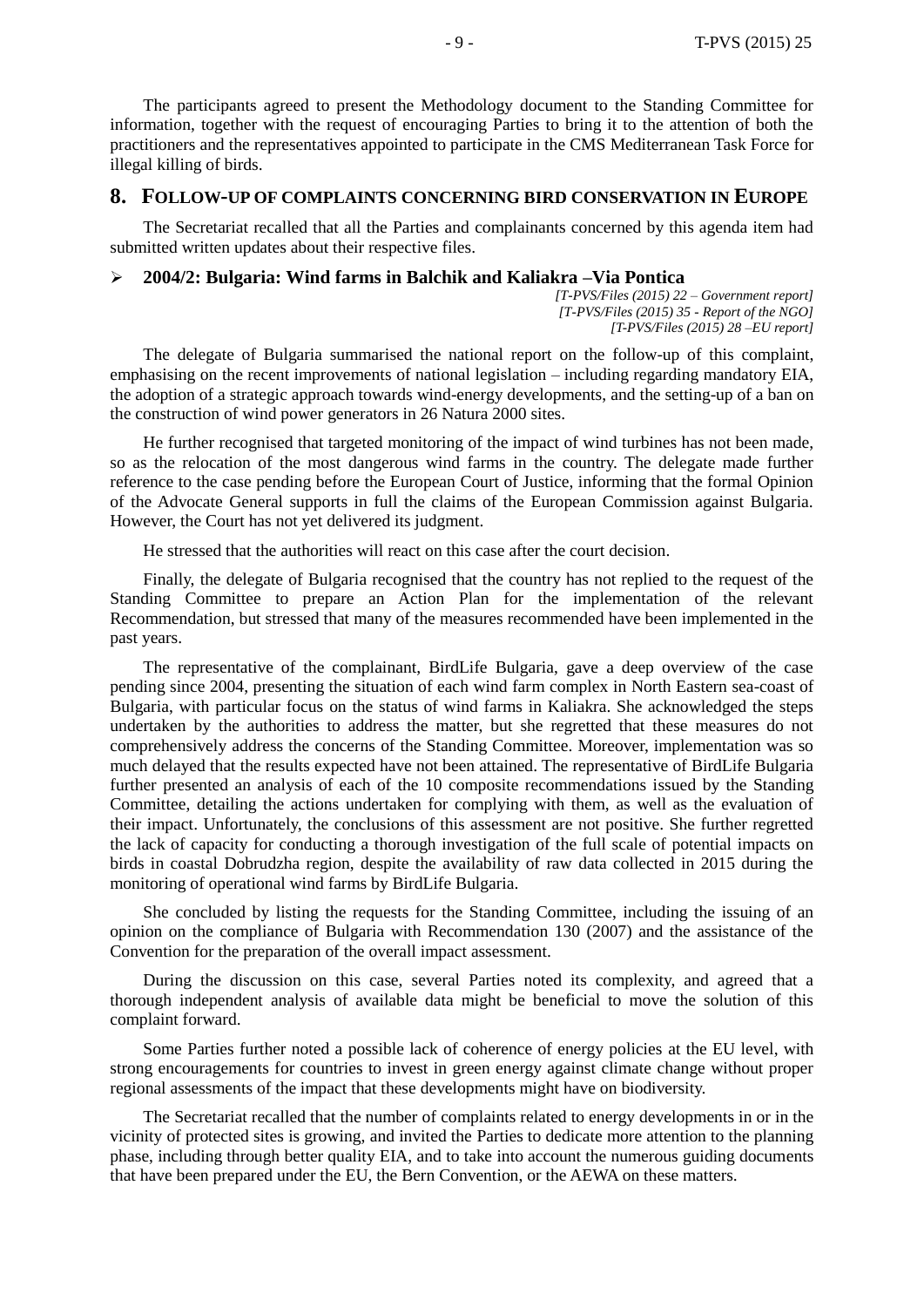The Group agreed to communicate to the Standing Committee its strong worries for the conservation of birds, both breeding and migratory species, in the region, stressing that this matter concerns all Parties given that the planned windfarms, as well as the existing ones, affect or endanger also migratory birds. Bulgaria is invited to carry out a comprehensive, independent and quality assessment of the impacts of windfarms in the region, based on existing data. The Standing Committee might provide advice concerning the consultants or entities to be mandated with this task.

#### **2012/7: Presumed illegal killing of birds in Malta**

*[T-PVS/Files (2015) 9 – Government report] [T-PVS/Files (2015) 15 – NGO report]*

The delegate of Malta gave a very detailed presentation of the most relevant changes intervened at both legal, enforcement, and communication levels since the submission of the complaint against the country, three years ago.

Malta has dedicated strong efforts to the implementation of the Tunis Action Plan, working on strengthening the legislative framework, ensuring proper enforcement at the levels of bird-crime prevention and prosecution, ensuring the efficiency of the judiciary, and addressing cultural change through awareness raising. The latter is in fact the ultimate goal of the governmental strategy against bird-crime. The authorities have put in place a robust and comprehensive body of legislation which increased the financial minimum fine for particularly serious offences by 10 times in three years, with an automatic minimum 12 months imprisonment for convicted offenders in specific cases. Hunting laws have been embedded within environmental legislation; some penalties have been made mandatory, leaving them out of the scope of judiciary discretion; reporting on cases became mandatory and systematic. Some minor administrative offences have been submitted to on-the-spot fines so to discharge the courts of an additional burden that would delay their decisions in more important cases. The number of officers deployed on field patrols during spring derogation seasons rose from 61 in 2012 to over 80 in 2014-2015. Police officers receive dedicated training and make use of different surveillance techniques, including GIS tracking. A Game reporting system has been put in place for improving the control of bag limits. The rate of convictions sensitively increased, although the number of major offences disclosed during spring derogation season went down as a result of both the controls and the effectiveness of the deterrent measures put in place. These outstanding results are also acknowledged by conservation NGOs and researchers working in Malta, among which BirdLife Malta and the CABS.

In the absence of a representative of BirdLife Malta, Mr Van den Bossche presented the report of the NGO. BirdLife Malta acknowledges the results achieved by the authorities as a follow-up of the complaint, including a reduction in illegalities. Still, the complainant is concerned by the use of spring hunting and autumn trapping derogations to the Birds Directive. Moreover, BirdLife Malta considers that the autumn hunting season for Quail is a suitable alternative to a spring hunting season, as showed by a study commissioned by the authorities in autumn 2014. Moreover, BirdLife Malta asks the authorities to reconsider the opening of a spring hunting season for Turtle Doves in light of the results of the assessment carried out under the European Red List of Birds, which classifies the Turtle Dove as vulnerable. Besides, the NGO questions the effectiveness of the controls of the bag limits.

In addition, as already said to the Bureau, BirdLife Malta has concerns regarding the impact that the removal of the 3 p.m. hunting curfews could have on the protection of birds.

Finally, BirdLife Malta denounces the reintroduction of a trapping season for golden plover, song thrush and seven species of finches in 2014, again by mean of derogation. The NGOs recalls that the matter is now dealt by the European Commission in the frame of an infringement procedure.

In reaction to both presentations many Parties considered that the results achieved by Malta in such a limited period of time are proportional to the efforts devoted by the authorities to the task, and deserve congratulations. Parties expressed satisfaction for the way in which the authorities have handled the complaint, and congratulated them for the long-term approach implemented to illegal killing of birds, and for the substantial results already recorded. Parties also noted that the issue of trapping derogation is being assessed by the European Commission and does not fall under the scope of the present complaint.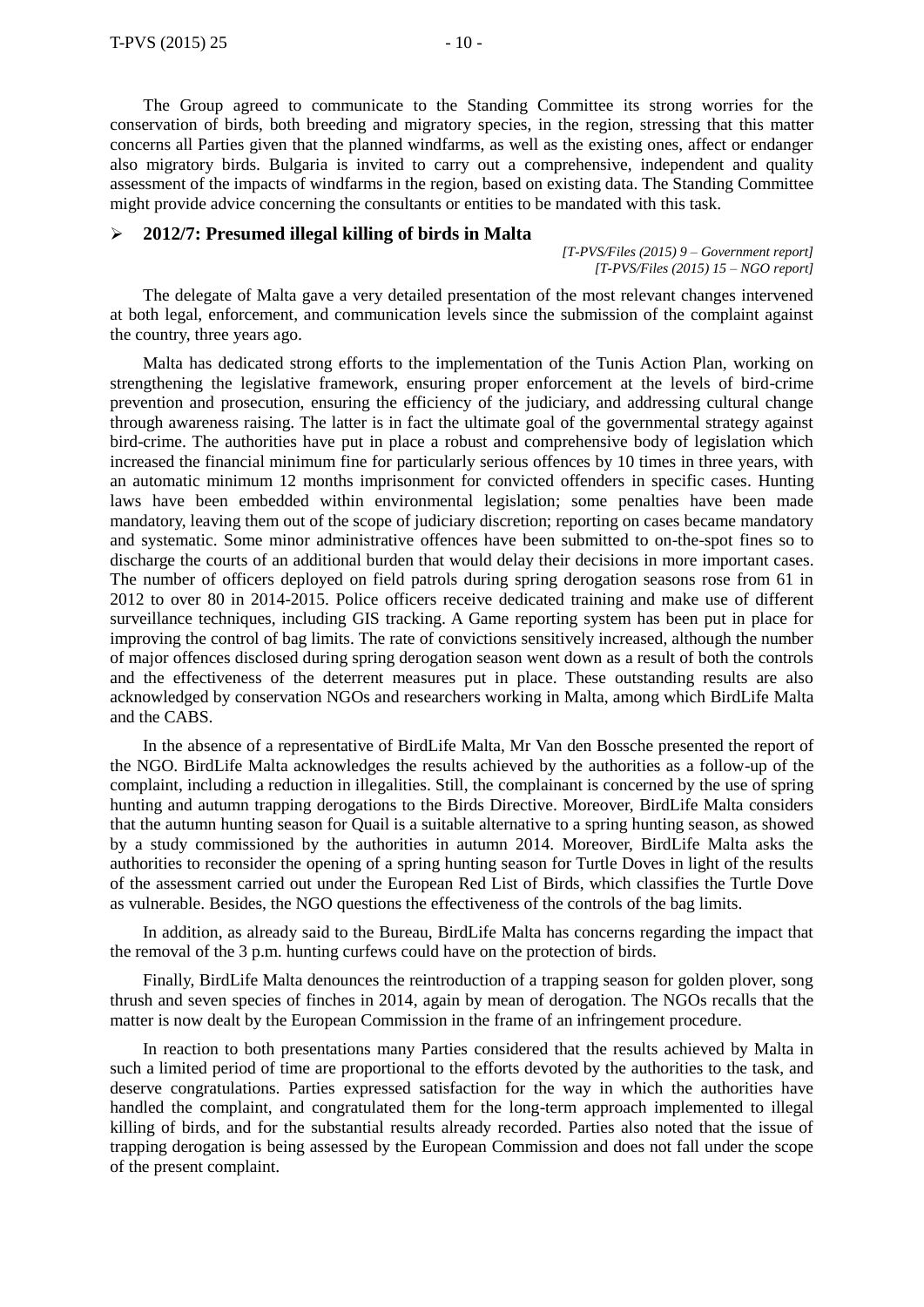The delegate of Malta wished to come back to the issue of the curfew, explaining that the encouraging results collected so far, as well as the lack of incidents, make the 3 p.m. curfew unnecessary. The authorities preferred to avoid putting forward unjustified restrictions that would undermine the climate of trust and good cooperation with the hunting community. The situation will anyway continue to be monitored and the government is open to reconsider its position in case of deterioration. On finch trapping, the delegate of Malta recognised that the issue is being addressed by the European Commission and the country will look forward to its further developments. On spring hunting derogation of Turtle Dove and Quail, the delegate of Malta recalled that this derogation was subject to EU infringement procedure initiated in 2006. This procedure culminated in a 2009 judgment of the Court of Justice of the European Union which recognised Malta's right to derogate in line with the relevant provisions of EU law. The case was furthermore a subject of national abrogative referendum held in April 2015, whereby the majority of the Maltese population voted in favour of retaining this derogation. In recognition of the efforts implemented by the Maltese authorities to ensure correct application of this derogation, the European Commission in May 2015 formally closed the infringement procedure. Nonetheless the Maltese authorities are conscious of the recent updates to the conservation status of Turtle Dove, and will consider this update in the decision making process concerning this derogation.

The Group agreed to convey its satisfaction about the present case-file to the Bureau, leaving to it the final decision on the complaint.

#### **2014/3: Presumed deliberate killing of birds in Serbia**

*[T-PVS/Files (2015) 14 – Government Report] [T-PVS/Files (2014) 29– Complainant report]*

The delegate of Serbia summarised the national report which informs on the follow-up given to the claims related to the deaths by poisoning of a number of protected bird species (including nine specimens of white-tailed eagle last year) in recent years.

The authorities have organised a stakeholder meeting to review all matters related to the complaint and to the implementation of the Tunis Action Plan. Among the measures undertaken, the authorities have carried out toxicological analysis on the birds found dead in 2014, confirming that the deaths were caused by carbofuran. The presumed offenders, where identified, have been referred to the Public Prosecutor's Office in April this year. Still, there are some challenges that the authorities have to face for the full implementation of comprehensive strategy against illegal killing of birds. These are the lack of specifically trained human resources (at all levels of the enforcement chain), the lack of financial resources, the need to improve communication and co-operation between all competent bodies and stakeholders, and a long judicial *iter* which makes the issuing of decisions very slow. The delegate explained how these challenges are starting to be addressed, and presented some of the cases which have been or are being judged before national courts. He further noted the support of NGOs initiatives in this field. Namely he informed about a campaign to be launched by WWF Serbia for the responsible use of pesticides, which follows the legal provisions aimed at prohibiting the use of carbofuran. Another good initiative which received support from the authorities is a campaign for the conservation of turtle doves.

In the absence of the complainant, and noting the lack of an updated report, the discussion was short, with some Parties suggesting that Serbia looks at experiences of other countries having already worked on a long-term approach to illegal killing of birds. Moreover, the delegate of Hungary informed that a new LIFE + project (a follow-up to the present Helicon LIFE+ project) – if approved for funding by the EU, should also be implemented in North Serbia.

The Group decided to forward the complaint to the Bureau for its follow-up.

# **Recommendation No. 96 (2002) on conservation of natural habitats and wildlife, especially birds, in afforestation of lowland in Iceland**

The Secretariat provided a short summary of the follow-up to this Recommendation, explaining that the Convention should have joined this year an AEWA IRP (advisory) visit to the country and report back to the Standing Committee. Negotiations with the authorities on both the terms of reference and possible dates went on until September, when it was decided that the visit would be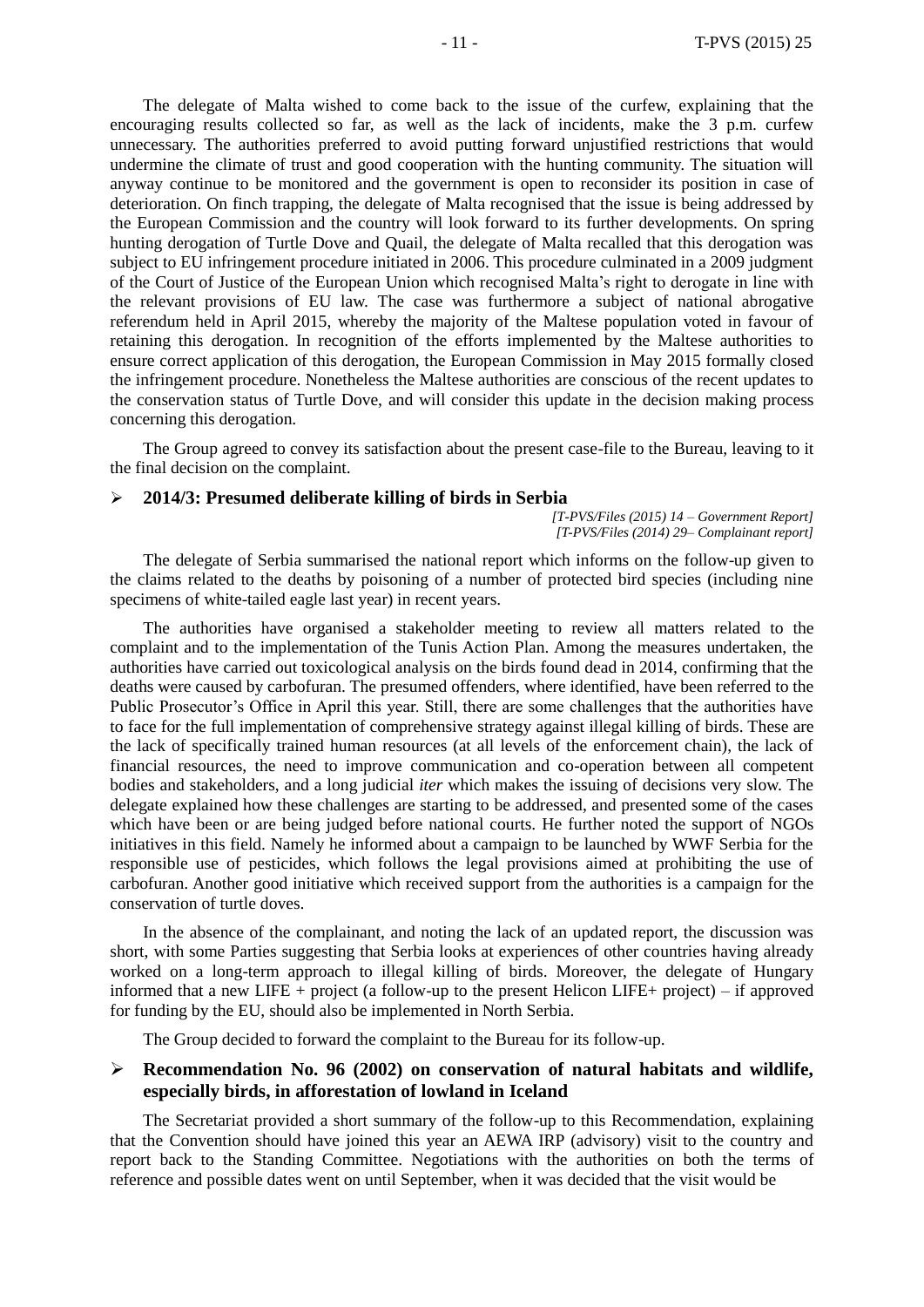reported to next year. Hence, the Secretariat informed that the item will not be on the agenda of the forthcoming Standing Committee meeting. However, according to last year's decision, in 2016 the authorities will have to report to the  $36<sup>th</sup>$  meeting, even in case the visit does not take place.

The Group briefly discussed the issue and decided to ask to the Standing Committee to invite the authorities of Iceland to facilitate the organisation of the IRP visit by spring next year.

# **9. NEXT STEPS BEFORE THE STANDING COMMITTEE MEETING**

The Secretariat explained the steps forward in preparation of the forthcoming Committee meeting, focusing on relevant deadlines and procedure.

#### **10. ANY OTHER BUSINESS**

None were raised.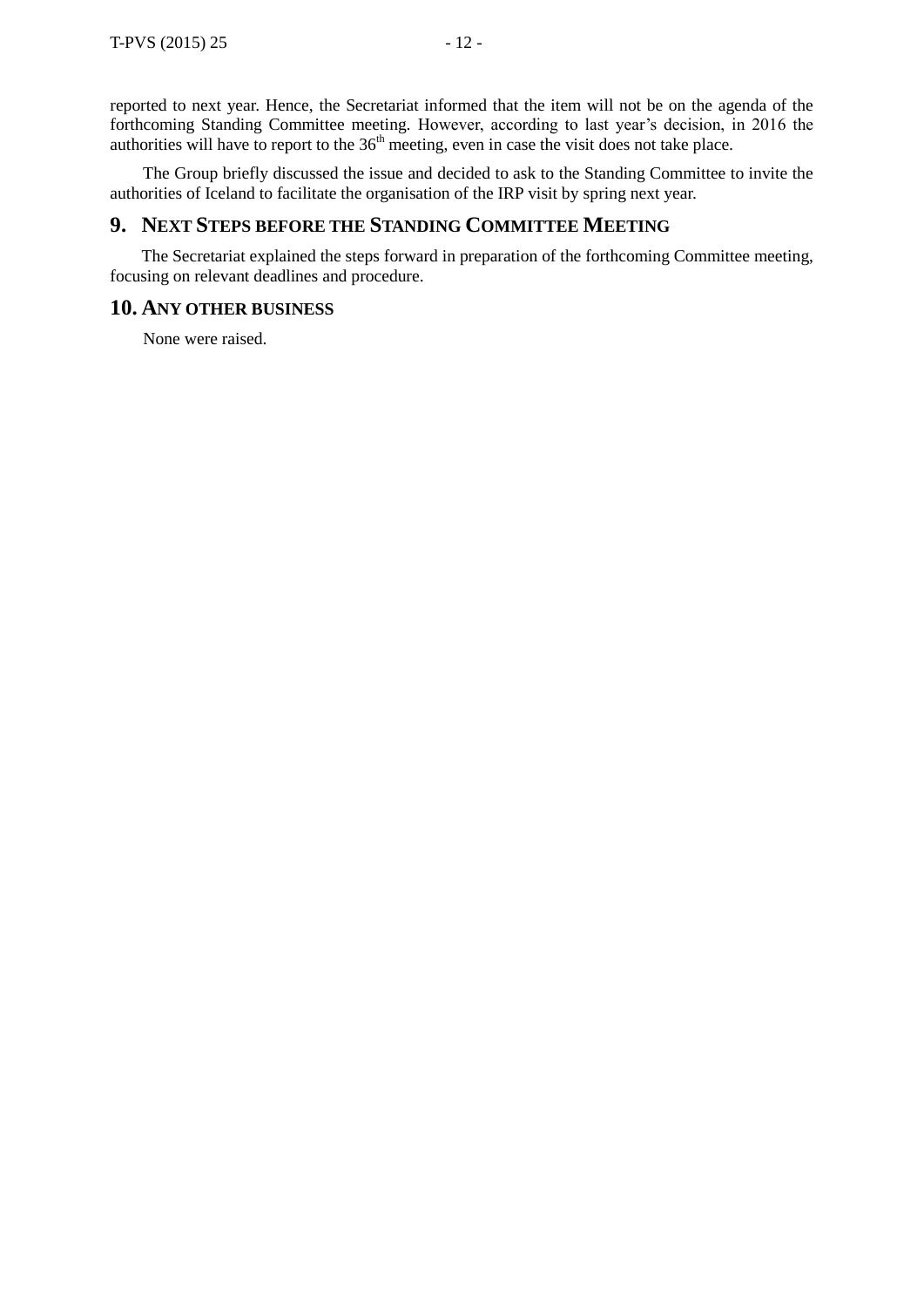# **Appendix 1**



# **Bern Convention Group of Experts on the Conservation of Birds**

12-13 October 2015 Palais de l'Europe, Strasbourg

\_\_\_\_\_\_\_\_\_\_

# **AGENDA**

# **DAY 1 - MONDAY 12TH OCTOBER 2015 9H30 – 17H30**

# **9h30 – 11h00**

# **1. OPENING OF THE MEETING BY THE CHAIR**

*Mr Rastislav Rybanic, Chair of the Group of Experts*

# **2. ADOPTION OF THE DRAFT AGENDA**

# **3. INTRODUCTION TO THE MEETING**

*Ms Ivana d'Alessandro, Secretary of the Bern Convention*

# **4. UPDATES ON ACTIVITIES AND PRIORITIES RELATED TO THE CONSERVATION OF BIRDS IN OTHER FORA**

# *NB. The EU will intervene in the afternoon*

- **AEWA** *Mr Sergey Dereliev, Technical Officer, AEWA Questions and answers*
- **BirdLife International** *Mr Willem van den Bossche, European Nature Conservation Officer, BirdLife International*

# *Questions and answers*

 **Euronatur** *Dr Stefan Ferger, Project Manager, Euronatur*

*Questions and answers*

# *Discussion*

- **5. UPDATE ON THE STATUS OF SPECIFIC SPECIES AND POSSIBLE FOLLOW-UP ACTION**
	- **Second draft Action plan for the recovery and reintroduction of the osprey (***Pandion haliaetus***) – Draft Recommendation**

*Discussion*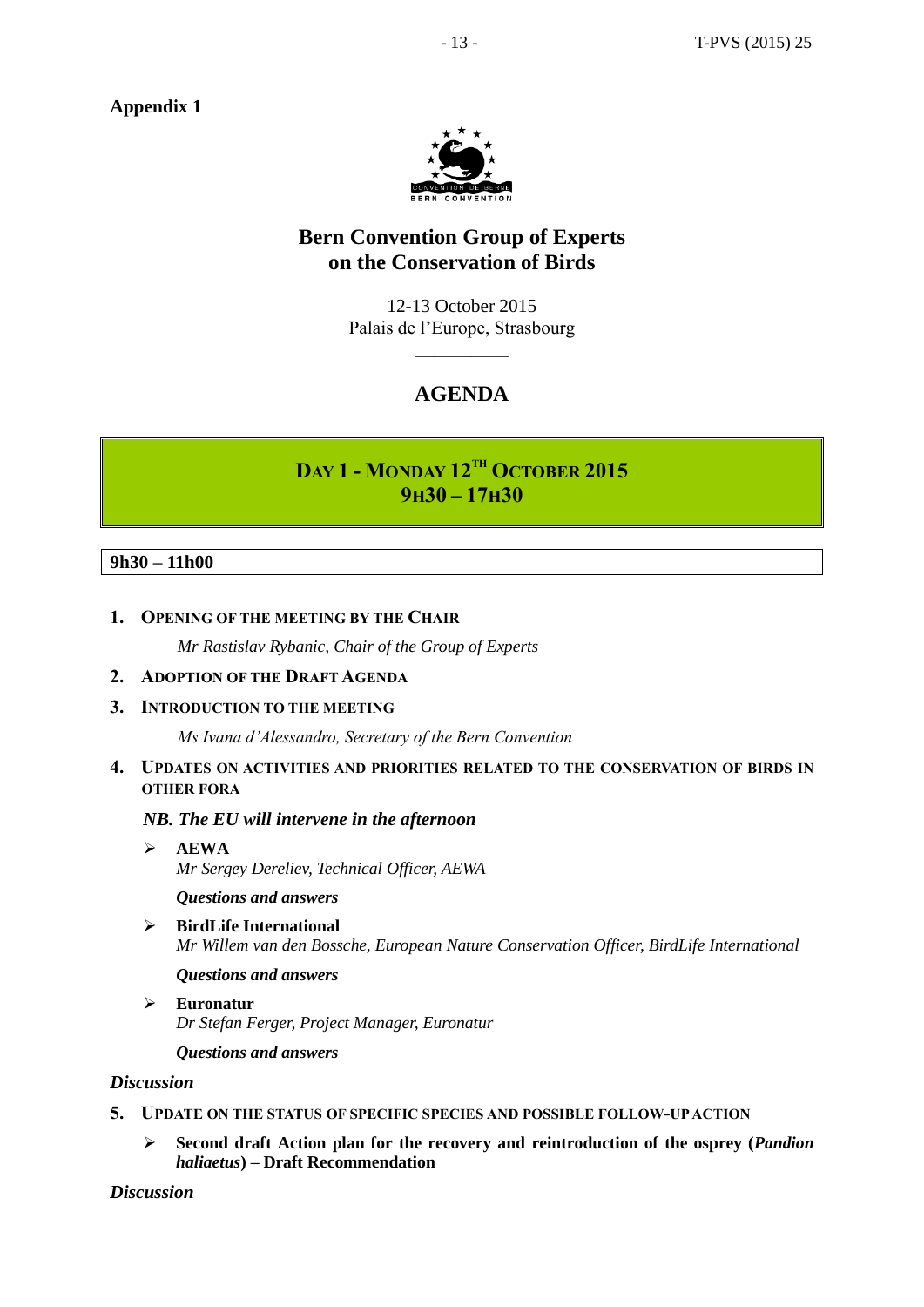# *Coffee break*

# **11h00 – 12h30**

### **6. CURRENT CHALLENGES AND AVAILABLE TOOLS**

 **Developments in adaptive harvest management in Europe**  *Mr Cy Griffin, Director of conservation, FACE*

*Questions and answers*

 **The European Red List of Birds, implications for Species Action Plans and next steps** *Dr Christina Ieronymidou, BirdLife International*

*Questions and answers*

 **Euro Bird Portal (EBP): online data sharing tools** *Mr Gabriel Gargallo, Coordinator of the EBP project*

*Questions and answers*

# *Discussion*

**12h30 – 14h00 - LUNCH**

# **14h00 – 16h00**

# **CONT.: UPDATES ON ACTIVITIES AND PRIORITIES RELATED TO THE CONSERVATION OF BIRDS IN OTHER FORA**

 **Most recent EU initiatives for the conservation of birds**  *Ms Marita Arvela, European Commission, DG ENV*

*Questions and answers*

- **7. ILLEGAL KILLING OF BIRDS: PROGRESS TOWARDS THE IMPLEMENTATION OF THE TUNIS ACTION PLAN 2020 AND DRAFT RECOMMENDATIONS**
	- **Outcomes of the 2nd meeting of the Special Focal Points for Illegal Killing of birds** *Ms Ivana d'Alessandro, Secretary of the Bern Convention*
	- **Update on the setting-up of the Pan-Mediterranean Task Force for illegal killing of birds**

*Ms Ivana d'Alessandro, Secretary of the Bern Convention*

#### *Discussion*

 **Presentation of the conclusions of the BirdLife review of illegal killing and taking of birds in the Mediterranean**

*Ms Anne-Laure Brochet, BirdLife International*

# *Discussion*

*Coffee break*

**16h00 – 17h30** 

 **Proposals for informing the process for the imposition of sanctions in wildlife crime cases** 

*Mr Nicholas Crampton, consultant*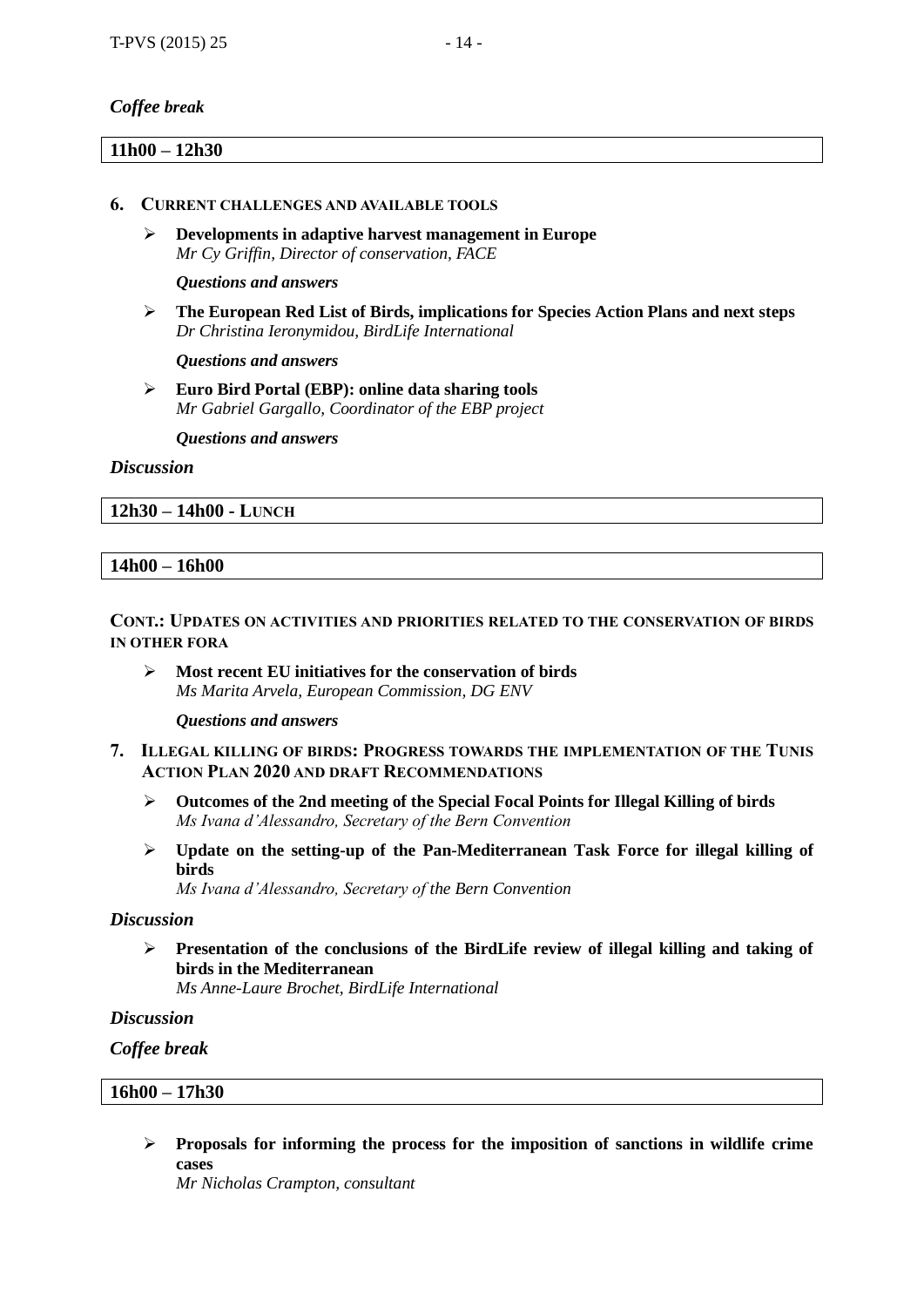*Discussion on the future dissemination of the sentencing principles*

- **Analysis of gravity factors to be used to evaluate offences and draft list of standardised/harmonised gravity factors**  *Mr Nicholas Crampton, consultant*
- **Draft Recommendation on the gravity factors and sentencing principles for the evaluation of offences against birds, and in particular the illegal killing, trapping and trade of wild birds**

*Ms Ivana d'Alessandro, Secretary of the Bern Convention*

*Discussion on proposals to ensure the enforcement of the draft Recommendation at national level*

# **DAY 2 - TUESDAY 13TH OCTOBER 2015 9H30 – 12H30**

# *Continuation of unfinished work*

 **2nd draft Methodology document to identify black-spots of illegal killing of birds** *Mr Willem van den Bossche, BirdLife International*

#### *Discussion on the format for presenting the document to the Standing Committee*

- **8. FOLLOW-UP OF COMPLAINTS CONCERNING BIRD CONSERVATION IN EUROPE**
	- **2004/2: Bulgaria: Wind farms in Balchik and Kaliakra –Via Pontica**

*[T-PVS/Files (2015) 22 – Government report] [T-PVS/Files (2015) 35 - Report of the NGO] [T-PVS/Files (2015) 28 –EU report]*

**2012/7: Presumed illegal killing of birds in Malta** 

*[T-PVS/Files (2015) 9 – Government report] [T-PVS/Files (2015) 15 – NGO report]*

### *Coffee break*

**2014/3: Presumed deliberate killing of birds in Serbia**

*[T-PVS/Files (2015) 14 – Government Report] [T-PVS/Files (2014) 29– Complainant report]*

- **Recommendation No. 96 (2002) on conservation of natural habitats and wildlife, especially birds, in afforestation of lowland in Iceland**
- **9. NEXT STEPS BEFORE THE STANDING COMMITTEE MEETING**
- **10. ANY OTHER BUSINESS**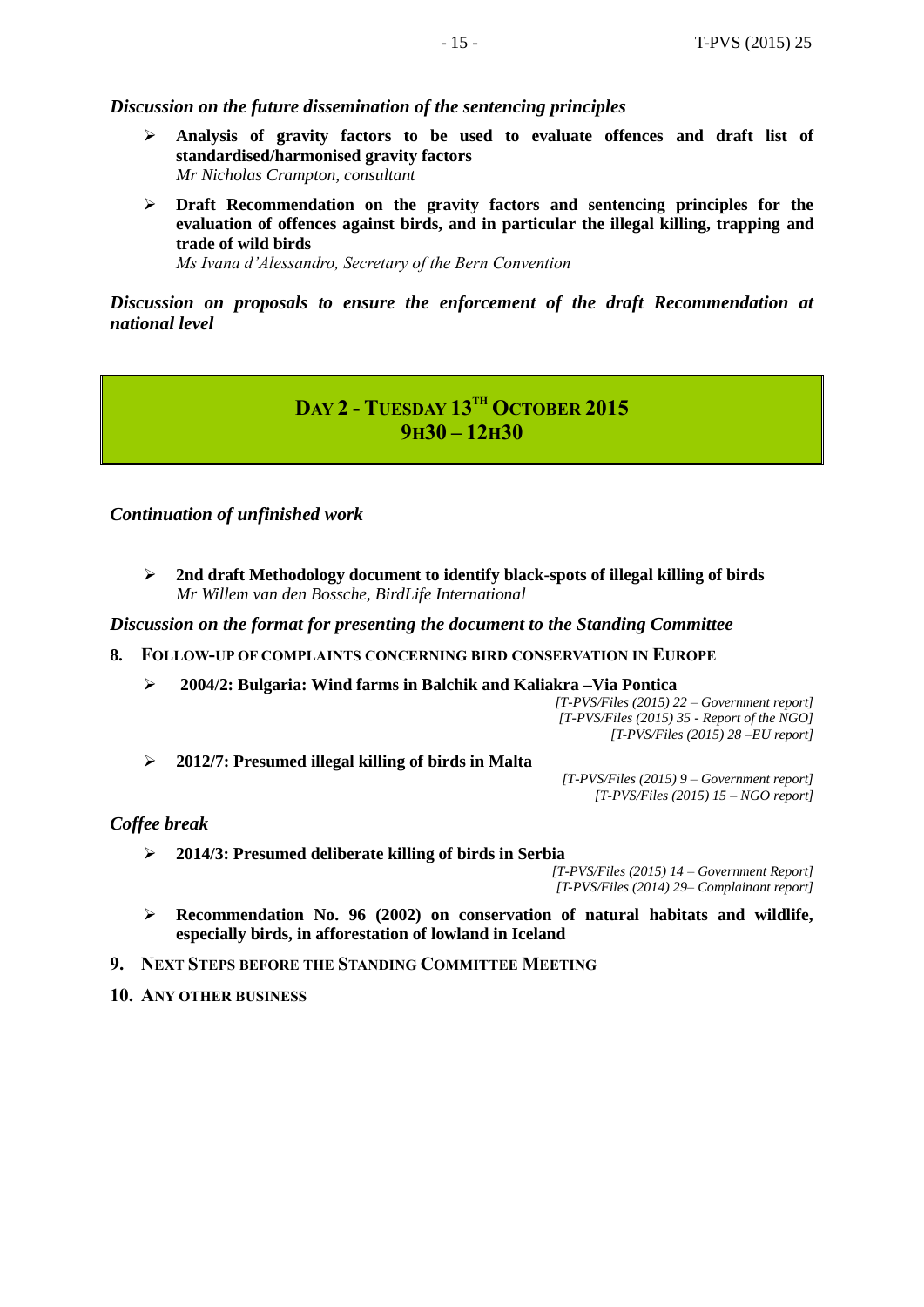# **Appendix 2**

# **LIST OF PARTICIPANTS /**

**\_\_\_\_\_\_\_\_\_\_**

# **I. CONTRACTING PARTIES / PARTIES CONTRACTANTES**

#### **AUSTRIA / AUTRICHE**

Ms Susanne STADLER, Land Salzburg, Natur- und Umweltschutz, Gewerbe, Referat 5/06: Naturschutzgrundlagen und Sachverständigendienst, Michael-Pacher-Straße 36, A-5020 SALZBURG Tel: + 43 662 8042-5534. E-mail: [susanne.stadler@salzburg.gv.at](mailto:susanne.stadler@salzburg.gv.at) or [natur-fachdienst@salzburg.gv.at](mailto:naturfachdienst@salzburg.gv.at)

#### **BULGARIA / BULGARIE**

Mr Valeri GEORGIEV, Head of Biodiversity Division, National Nature Protection Directorate, Ministry of Environment and Water, 22, Maria Luisa Blvd, 1000 SOFIA. Tel: +359 2 940 6151. Fax: +359 2 988 5913. E-mail: [VTsGeorgiev@moew.government.bg](mailto:VTsGeorgiev@moew.government.bg)

#### **CROATIA / CROATIE**

Ms Vlatka DUMBOVIĆ MAZAL, M.Sc.(Biol.), Head of the Vertebrates Section, State Institute for Nature Protection, Radnička cesta 80/7, HR-10000 ZAGREB. Tel/Fax: +385 (0)1 5502 946. E-mail[: vlatka.dumbovic@dzzp.hr](mailto:vlatka.dumbovic@dzzp.hr)

#### **EUROPEAN UNION / UNION EUROPÉENNE**

Ms Marita ARVELA, Policy officer, European Commission**,** Directorate-General for Environment, Unit B3: Nature, Avenue de Beaulieu 5, office BU 5 06/124, B-1049 BRUSSELS. Tel : +32 2 2988386. E-mail : [marita.arvela@ec.europa.eu](mailto:marita.arvela@ec.europa.eu)

#### **FRANCE / FRANCE**

Mr Jacques BAZ, Chargé de mission avifaune, Ministère de l'Ecologie, du développement durable et de l'énergie (MEDDE), Tour Séquoïa- Place Carpeaux, 92055 LA DEFENSE Cedex Tel : +33 140 81 31 89. Fax : +33 140 81 75 33. E-mail : [jacques.baz@developpement](mailto:jacques.baz@developpement-durable.gouv.fr)[durable.gouv.fr](mailto:jacques.baz@developpement-durable.gouv.fr)

#### **HUNGARY / HONGRIE**

Mr András SCHMIDT, Deputy Head of Department for Nature Conservation, Ministry of Agriculture, Department for Nature Conservation, Kossuth tér 11., H-1055 BUDAPEST. Tel: + 36 (06-1) 795-2399. E--mail: [andras.schmidt@fm.gov.hu](mailto:andras.schmidt@fm.gov.hu)

#### **LUXEMBOURG / LUXEMBOURT**

Ms Nora ELVINGER, Attachée de Gouvernement, le Gouvernement du Grand-Duché de Luxembourg, Ministère du Développement durable et des Infrastructures, Département de l'Environnement, 4, place de l'Europe . L-2918 LUXEMBOURG. Tel : +352 247-86822. Fax : +352 400 410. E-mail : [nora.elvinger@mev.etat.lu](mailto:nora.elvinger@mev.etat.lu)

#### **MALTA / MALTE**

Mr Sergei GOLOVKIN, Head of Wild Birds Regulation Unit, Parliamentary Secretariat - MSDEC - Head Office, Ministry for Sustainable Development, the Environment and Climate Change, Casa Leone, St VENERA, Malta

Tel: +356 23886214. Email: [sergei.a.golovkin@gov.mt.](mailto:sergei.a.golovkin@gov.mt)

#### **MONACO / MONACO**

*[Apologised for absence / Excusé]*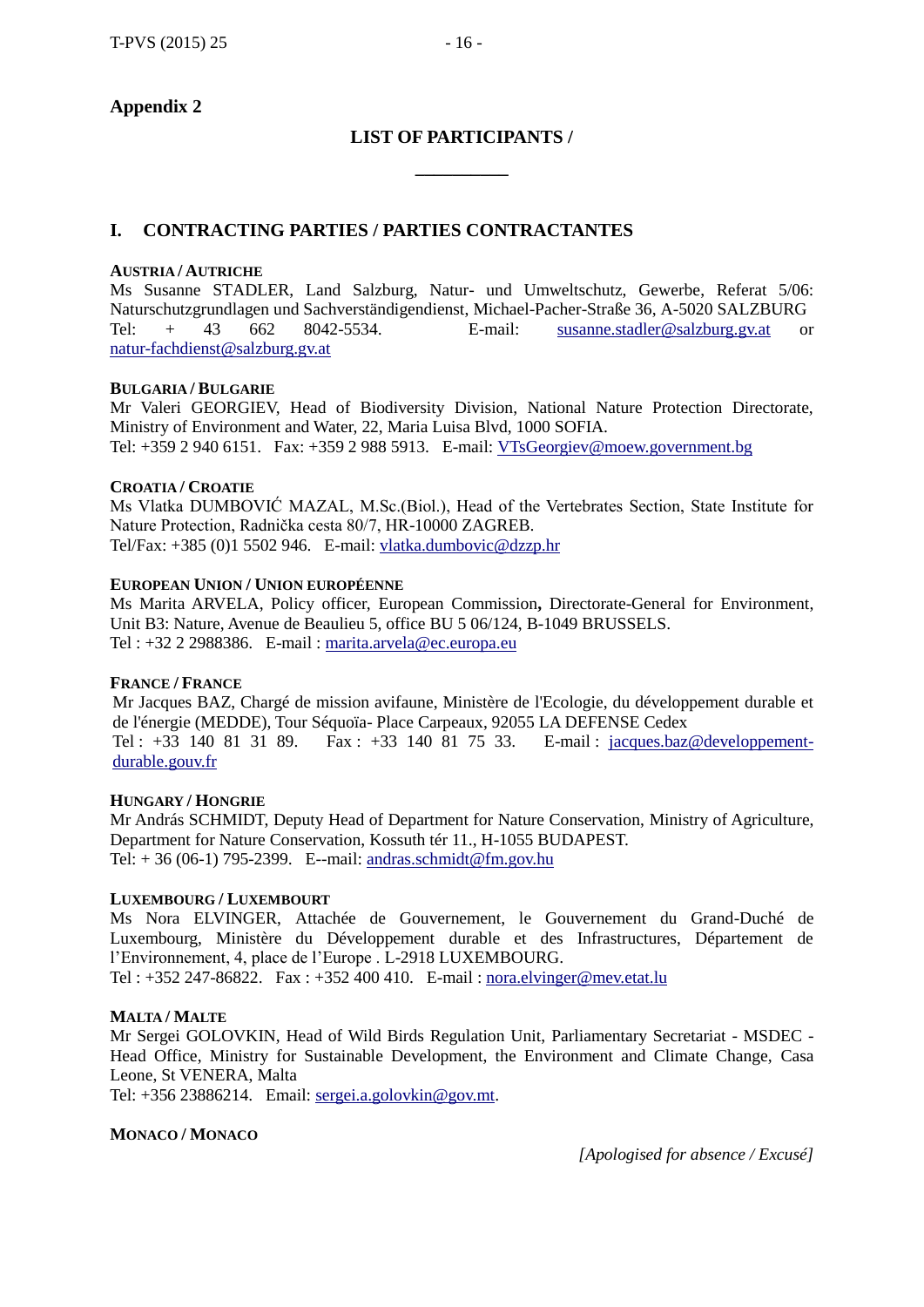#### **THE NETHERLANDS / PAYS-BAS**

Ms Wilmar REMMELTS, Ministry of Economic Affairs, Department of Nature and Biodiversity, Bezuidenhoutseweg 73, 2594 AC DEN HAAG Tel: °… Fax: … E-mail: [w.j.remmelts@minez.nl](mailto:w.j.remmelts@minez.nl)

Mr Marc van ROOMEN, Sovon, Dutch Centre for Field Ornithology, PO Box 6521, NL-6503 GA NIJMEGEN

Tel: +31 247410443. E-mail: [marc.vanroomen@sovon.nl](mailto:marc.vanroomen@sovon.nl)

#### **NORWAY / NORVÈGE**

Mr Nils Kristian GRØNVIK, Principal Advisor, Norwegian Environment Agency, P.O. Box 5672 Sluppen, NO-7485 TRONDHEIM.

Tel: +47 73 58 05 00. E-mail: [nils.kristian.gronvik@miljodir.no](mailto:nils.kristian.gronvik@miljodir.no)

#### **SERBIA / SERBIE**

Mr Slobodan PUZOVIĆ, Provincial secretary, Provincial secretariat for urban planning, construction and environmental protection, Provincial Gouvrement, Authonomous province of Vojvodina, NOVI SAD.

Tel: +381214874719. Fax: +381 21456238. E-mail: [ekolog@vojvodina.gov.rs](mailto:ekolog@vojvodina.gov.rs%3c) or [Slobodan.puzovic@vojvodina.gov.rs](mailto:Slobodan.puzovic@vojvodina.gov.rs)

#### **SLOVAK REPUBLIC / RÉPUBLIQUE SLOVAQUIE**

Mr Rastislav RYBANIČ, Director General, Division of Nature Protection and Landscape Development, Ministry of the Environment, Námestie L. Stura 1, SK-812 35 BRATISLAVA Tel : +421 2 5956 2160. E-mail: [Rastislav.rybanic@enviro.gov.sk](mailto:Rastislav.rybanic@enviro.gov.sk)

#### **SWITZERLAND / SUISSE**

Mr Reto SPAAR, Responsable de la section « Conservation des oiseaux », Coordinateur du Programme « Conservation des oiseaux en Suisse », Station ornithologique suisse, Seerose 1, CH-6204 SEMPACH

Tél +41 462 97 00. E-mail : [reto.spaar@vogelwarte.ch](mailto:reto.spaar@vogelwarte.ch)

Mr Raffael AYÉ, Coordination programme de conservation des espèces, Schweizer Vogelschutz SVS/BirdLife Schweiz, Wiedingstr. 78, Case postale, CH-8036 ZURICH. Tél: +41 (0)44 457 70 20. E-mail : [raffael.aye@birdlife.ch](mailto:raffael.aye@birdlife.ch)

#### **"THE FORMER YUGOSLAV REPUBLIC OF MACEDONIA" / L'« EX-RÉPUBLIQUE YOUGOSLAVE DE MACÉDOINE »**

Mr Branko MICEVSKI, dr. biological science, Dpt. for animal taxonomy and ecology, Institute of Biology, Faculty of Natural Sciences, Saints Cyril and Methodius University, Arhimedova -3, Gazi Baba, P.box.162, MK-1000 SKOPJE.

Tel: +389 2 3249 614; +389 22 432 071; + 389 22 400 276. Fax: +389 2 2435 544. E-mail: [brankom@ukim.edu.mk](mailto:brankom@ukim.edu.mk)

#### **UNITED KINGDOM / ROYAUME-UNI**

*[Apologised for absence / Excusé]*

### **II. OBERSERVERS / OBSERVATEURS**

**Secretariat of the Agreement on the Conservation of African-Eurasian Waterbird (UNEP/AEWA) / Secrétariat de l'Accord sur la conservation des oiseaux d'eau migrateurs d'Afrique-Eurasie (UNEP/AEWA)**

Mr Sergey DERELIEV, Technical Officer, UNEP/AEWA Secretariat, African-Eurasian Waterbird Agreement, UN Campus, Platz der Vereinten Nationen 1, D-53113 BONN, Germany

Tel.: +49-228-815-2415. Fax: +49-228-815-2450. E-mail: [sdereliev@unep.de.](mailto:sdereliev@unep.de) Web: [www.unep](http://www.unep-aewa.org/)[aewa.org](http://www.unep-aewa.org/)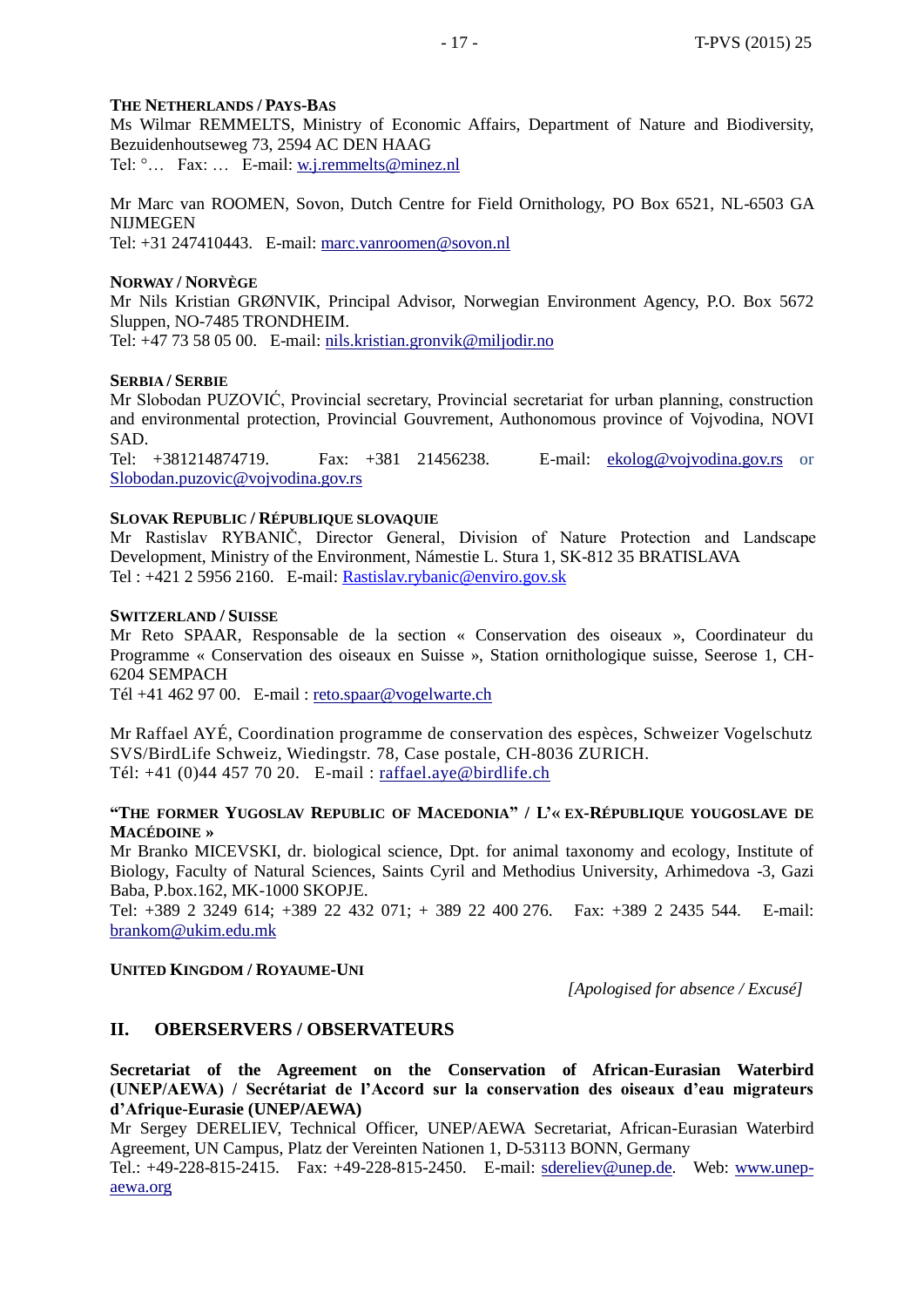Mr Willem VAN DEN BOSSCHE, Conservation Officer, BirdLife Europe, Avenue de la Toison d'or 67, 1060 BRUSSELS / Belgium. Tel : +32 2 541 07 82. Fax: +32 02 230 38 02. E-mail : [willem.vandenbossche@birdlife.org](mailto:willem.vandenbossche@birdlife.org)

#### **Federation of Associations for hunting and conservation of the EU (FACE)**

Mr Filippo SEGATO, FACE Secretary-General, FACE - Federation of Associations for Hunting and Conservation of the EU, Rue F. Pelletier 82, B-1030 BRUSSELS, Belgium. Tel: … E-mail: [filippo.segato@face.eu](mailto:filippo.segato@face.eu)

#### **International Association for Falconry and Conservation of Birds of Prey / Association Internationale de la Fauconnerie et de la Conservation des Oiseaux de Proies**

Mr Gary TIMBRELL, Executive Director, Association Internationale de la Fauconnerie et de la Conservation des Oiseaux de Proie, rue F. Pelletier 82, B-1030 BRUSSELS, Belgique. Tel : +353 87 1330922. E-mail: **[timbrell@iaf.org](mailto:timbrell@iaf.org)** . website : **[www.iaf.org](http://www.iaf.org/)**

Ms Patrizia CIMBERIO, IAF Advisory Committee, Via Pertini 36, I-20090 SEGRATE (MI), Italy. Tel: +39 338 8469696. E-mail: [cimberio@iaf.org](mailto:cimberio@iaf.org)

#### **Nos Oiseaux**

Mr Olivier BIBER, International Biodiversity Policy Advisor, Gruner AG, Sägerstrasse 73, CH-3098 KÖNIZ, Switzerland.

Tel: +41 31 917 20 89. Fax: +41 31 917 20 21. E-mail: [olivier.biber@gruner.ch.](mailto:olivier.biber@gruner.ch) Website : [www.gruner.ch](http://www.gruner.ch/)

#### **III. MODERATORS – SPEAKERS / MODERATEURS - INTERVENANTS**

Ms Anne-Laure BROCHET, Research Officer – Mediterranean illegal killing project, BirdLife International, [Wellbrook Court, Girton Road, CAMBRIDGE CB3 0NA, United Kingdom], 26 rue du Midi, 21000 DIJON, France.

Tel: +44 (0)1223 279821. Fax: +44 (0)1223 277200. E-mail: [anne-laure.brochet@birdlife.org](mailto:anne-laure.brochet@birdlife.org)

Mr Nicholas CRAMPTON, Retired U K Crown Prosecution Service Lawyer, Stagsden, Swaffham Road, Mundford, NORFOLK, IP26 5HR, United Kingdom. Tel: +44 1842878492. Fax: +44 1842879556. E-mail : [npdc@btinternet.com](mailto:npdc@btinternet.com)

Mr Stefan FERGER, Project Management, EuroNatur Stiftung, Konstanzer Str. 22, D-78315 RADOLFZELL, Germany. Tel: +49 (0) 7732-9272-21. Fax: +49 (0) 7732-9272-22. E-Mail[: stefan.ferger@euronatur.org](mailto:stefan.ferger@euronatur.org) .

Mr Gabriel GARGALLO, Director, Catalan Ornithological Institute, Museu de Ciències Naturals de Barcelona, E-08003 BARCELONA, Spain Tel: +34 680560184. E-mail: [anella@ornitologia.org](mailto:anella@ornitologia.org)

Mr Cy GRIFFIN, Director of Conservation, FACE - Federation of Associations for Hunting and Conservation of the EU, Rue F. Pelletier 82, B-1030 BRUSSELS, Belgium Tel: +32 (0) 2 732 6900. Fax: +32 (0) 2 732 7072. E-mail: [cy.griffin@face.eu.](mailto:cy.griffin@face.eu) Website: [www.face.eu](http://www.face.eu/)

Ms Irina Nikolaeva MATEEVA KOSTADINOVA, EU Policy Officer, BSPB\BirdLife Bulgaria, Yavorov Complex bl è1, ent.4, ap 1, 1111 SOFIA, Bulgaria Tel: +359 878 599360. E-mail: [irina.kostadinova@bspb.org](mailto:irina.kostadinova@bspb.org)

Dr Christina IERONYMIDOU, BirdLife International, 1, Wellbrook Court, Girton Road, CAMBRIDGE CB3 0NA, United Kingdom. Tel: +44 (0)1223 279860. Fax: +44 (0)1223 277200. E-mail: [christina.ieronymidou@birdlife.org](mailto:christina.ieronymidou@birdlife.org)